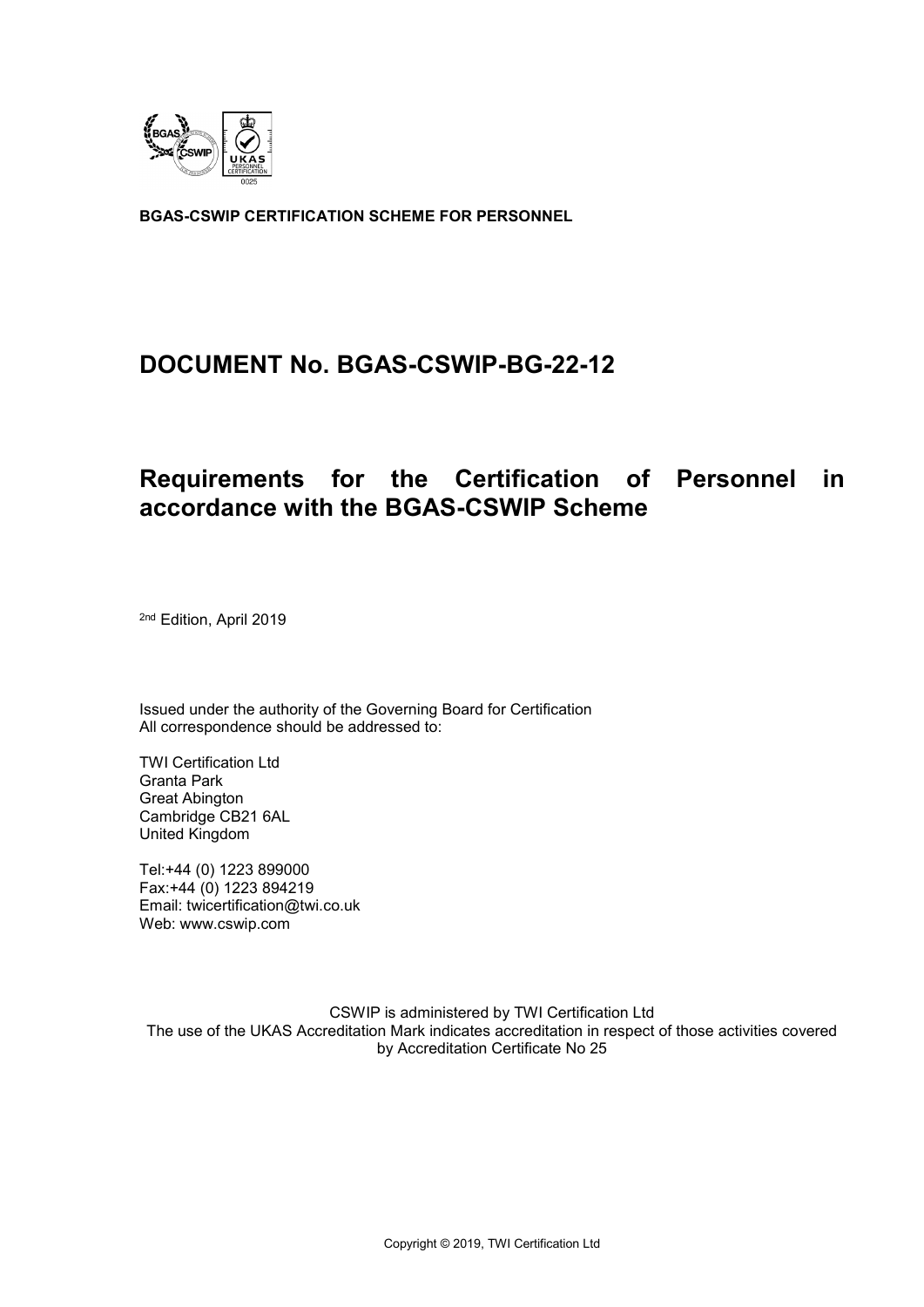#### **FOREWORD**

The Certification Scheme for Personnel (CSWIP) is a comprehensive scheme that provides for the examination and certification of individuals seeking to demonstrate their knowledge and/or competence in their field of operation. The scope of CSWIP includes Welding Inspectors, Welding Supervisors, Welding Instructors, Plant Inspectors, Underwater Inspection personnel, NDT personnel and Heat Treatment operatives.

CSWIP is managed by the Certification Management Board, which acts as the Governing Board for Certification, in keeping with the requirements of the industries served by the scheme. The Certification Management Board, in turn, appoints specialist Management Committees to oversee specific parts of the scheme. All CSWIP Boards and Committees comprise member representatives of relevant industrial and other interests. The BGAS-CSWIP scheme is a comprehensive scheme that provides for the examination and certification of individuals seeking to demonstrate specific knowledge and competency in those disciplines relevant to the construction and maintenance of pipelines and associated installations. TWI Certification Ltd is accredited by UKAS to BS EN ISO/IEC 17024 for certification of personnel.

TWI Certification Ltd understand the importance of impartiality in carrying out its certification activities, managing conflict of interest and ensuring the objectivity of all its certification activities, in accordance with BS EN ISO/IEC 17024.

#### **ACCESS TO CERTIFICATION**

Access to certification is not improperly restricted. The sole criteria for certification are given in the document (and any subsequent amendments) and no other criteria will be applied. Certification is not conditional on the candidate applying for other services or membership from TWI Certification Ltd, its parent, or any other groups or associations.

### **1 GENERAL**

#### **1.1 Scope**

This document prescribes procedures by which personnel may be examined, and, if successful, certificated for; BGAS Senior Pipeline Inspector Grade 1R, 1A and 2, BGAS Senior Welding Inspector, BGAS Welding Inspector, BGAS Ultrasonic Operator, BGAS Ultrasonic Inspector (Plate), BGAS Radiographic Interpreter, BGAS Magnetic Particle Inspector, BGAS Site Coating Inspector, BGAS Mill Coating Inspector, BGAS Painting Inspector Grades 1 and 2, BGAS Painting Supervisor Grade 4, BGAS Blast Cleaning/Preparation Operative Grade 5A, BGAS Painting Operative Grade 5B and BGAS Agricultural/Environmental Inspector.

The examination procedure is designed to test the candidate's knowledge of the methods and techniques relevant to the discipline in which they are being examined, and their understanding of the operations they perform. The examination procedure involves both theoretical and practical elements and may include an oral interview.

#### **1.2 Responsibilities of personnel**

Typical areas of work activity are given below:

#### **1.2.1 BGAS Senior Pipeline Inspector Grade 1 and 2**

- Ensuring all aspects of inspection function efficiently and that all technical specifications are complied with.
- Undertaking inspection tasks and reports.
- Maintaining accurate records and ensuring that all inspection staff on site are fully conversant with and have access to the relevant specifications and codes of practice.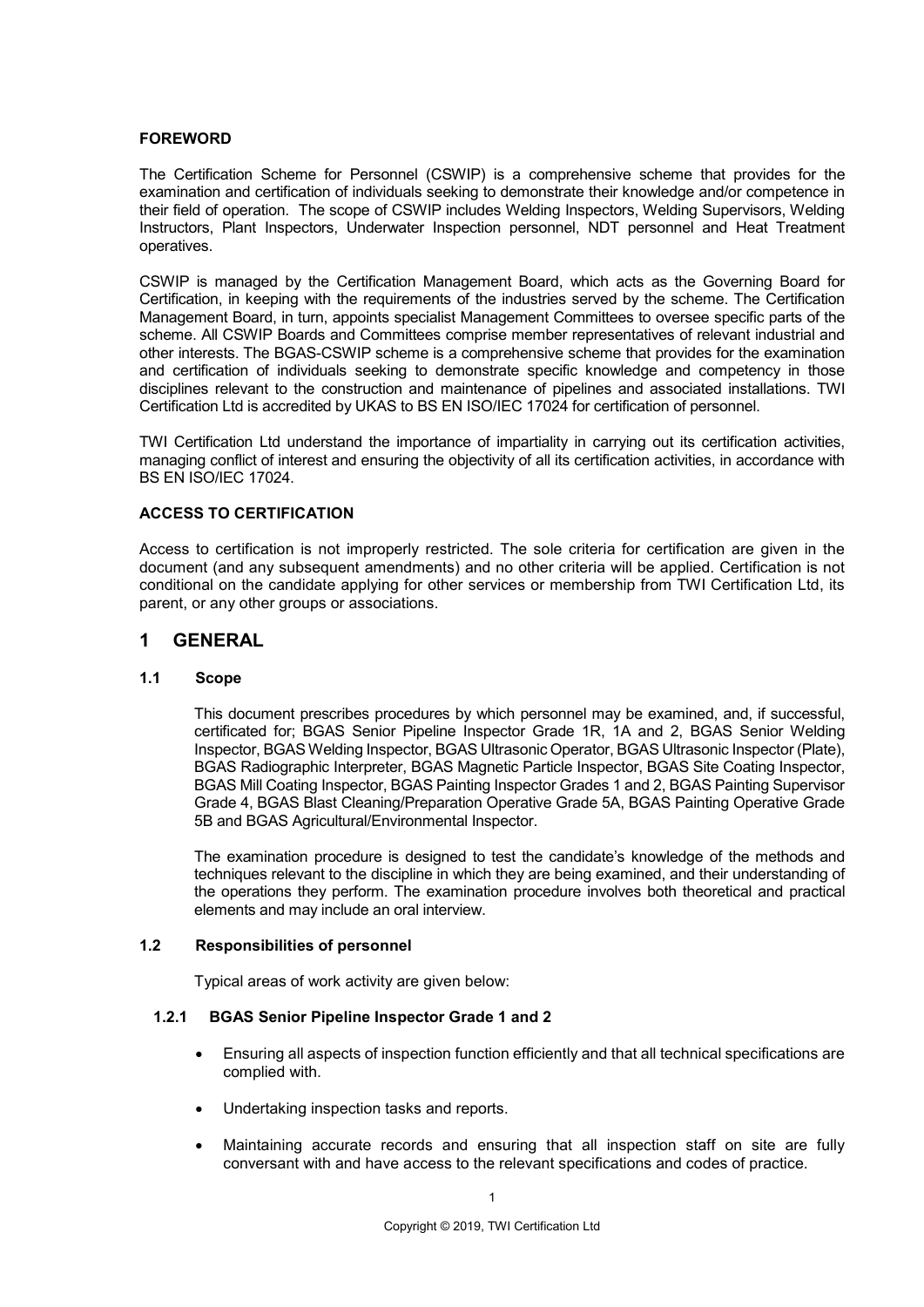• Acting in support of the Engineer in all technical matters relating to inspection.

#### **1.2.2 BGAS Senior Welding Inspector**

- Acting in support of the Engineer or Senior Pipeline Inspector in all matters related to welding.
- Ensuring that welding standards are observed and maintained at all stages of pipeline and associated installation construction.
- Relating visual defects and defects found by NDT to possible faults in materials, good welding practice or non-compliance with agreed procedures (eg handling) or to other causes.
- Undertaking inspection tasks and reports.

#### **1.2.3 BGAS Welding Inspector**

- Ensuring that all specified welding and mechanical handling standards are observed.
- Ensuring that welding parameters and pre-heat conditions are maintained according to the specifications and procedure qualifications.
- Inspecting and recording all welds and relating visual defects and defects found by NDT to possible faults in materials, non-compliance with agreed procedures (eg handling) or to other causes.
- Maintaining visual inspection at intermediate and completion stages and where necessary, requesting relevant NDT.

#### **1.2.4 BGAS Ultrasonic Operator**

- Examining completed welds as required in accordance with approved procedures and producing accurate reports and records.
- Carrying out accurate wall thickness measurements and pipe lamination checks.
- Knowledge of allied NDT techniques is desirable.

#### **1.2.5 BGAS Ultrasonic Inspector (Plate)**

- Carrying out accurate wall thickness measurements and check for pipe laminations in accordance with approved procedures.
- Producing accurate reports of the test results.

#### **1.2.6 BGAS Radiographic Interpreter**

- Responsible for the review of radiographs, ensuring that full compliance with relevant safety legislation and safety procedure are achieved.
- Providing support and supervision for Radiographic Contractors to enable them to meet necessary safety and radiographic requirements.
- Ensuring that the specified requirements for radiography are met ie radiographic films are produced and processed in accordance with the approved radiographic procedures and techniques. Confirming that radiographic quality is acceptable prior to interpretation.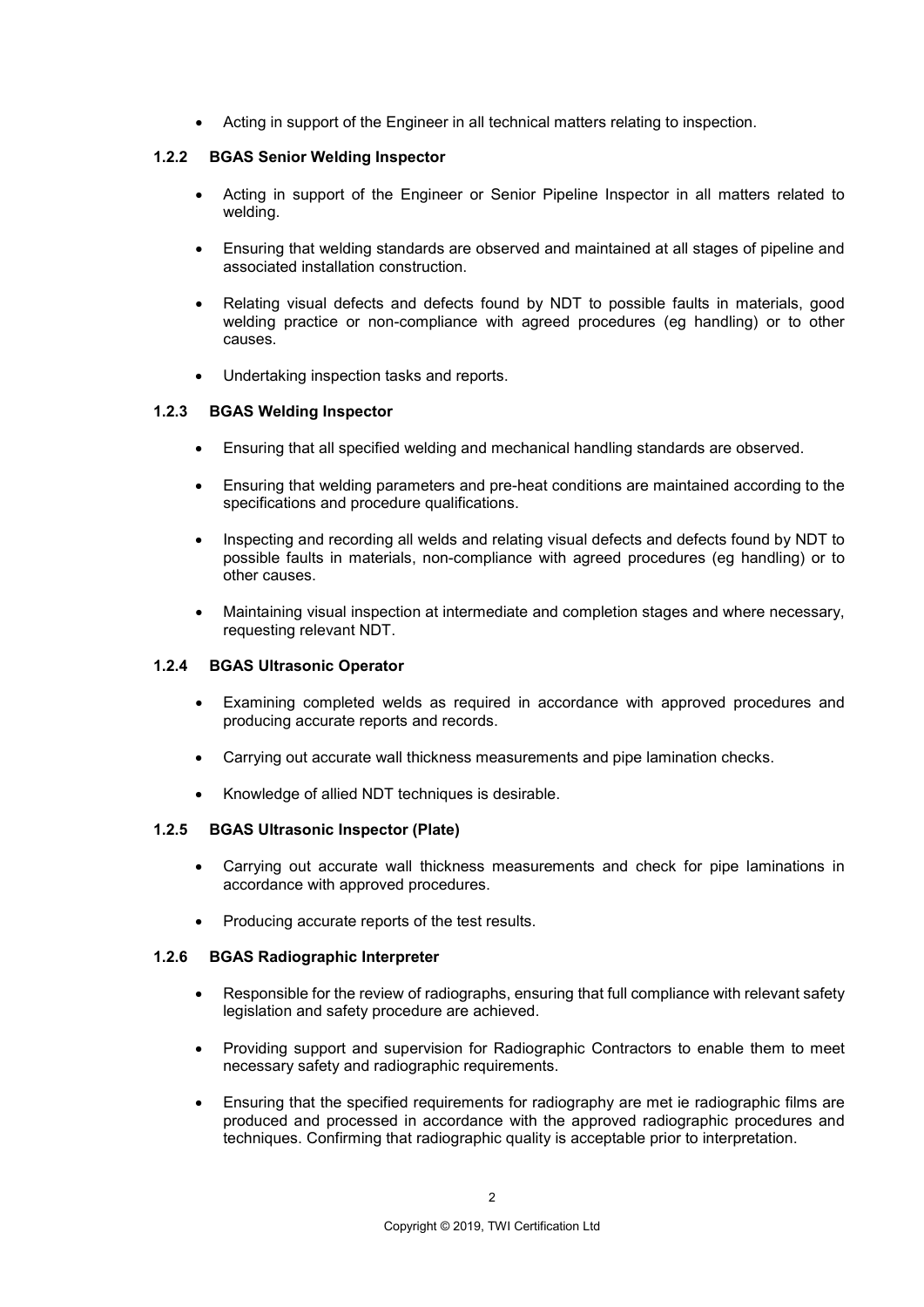• Carrying out interpretation and sentencing of radiographs in accordance with relevant acceptance criteria and produce accurate records of the test results.

#### **1.2.7 BGAS Magnetic Particle Inspector**

- Implementing Magnetic Particle Inspection (MPI) and/or Liquid Penetrant Inspection (LPI) of welds and steel materials in accordance with relevant standards and specifications.
- Interpreting and recording the results of each examination.
- Reporting the results of the MPI or LPI tests.

#### **1.2.8 BGAS Site Coating Inspector**

- Acting in support of the Engineer and/or Senior Pipeline Inspector on all matters relating to site coating operations.
- Assessing and measuring of environmental conditions to ensure that specification requirements are met prior to coating.
- Ensuring surface preparation and coating operations are carried out in accordance with the specification and/or approved and qualified procedures.
- Monitoring procedures used for the safe handling and disposing of materials used in coating operations, to prevent environmental contamination.
- Maintaining accurate records and compiling relevant reports.

#### **1.2.9 BGAS Mill Coating Inspector**

- Acting in support of the Engineer and/or Quality Manager on all matters relating to mill coating inspection.
- Assessing and measuring of environmental conditions to ensure that specification requirements are met prior to mill coating.
- Ensuring surface preparation and mill coating operations are carried out in accordance with the specification and/or approved and qualified procedures.
- Monitoring procedures used for the safe handling and disposing of materials used in mill coating operations, to prevent environmental contamination.
- Maintaining accurate records and compiling relevant reports

#### **1.2.10 BGAS Painting Operative Grade 5B**

- Painting and coating surfaces with brushes, rollers or spray application in accordance with the manufacturers' recommendations and relevant specification requirements.
- Considering potential impacts on the environment and other personnel when handing, using and disposing of materials associated with painting operations.

#### **1.2.11 BGAS Blast Cleaning/Preparation Operative Grade 5A**

- Preparing surfaces to the required standard in accordance with the relevant specifications prior to the application of paints and related products.
- Considering potential impacts on the environment and other personnel when handing, using and disposing of materials associated with painting operations.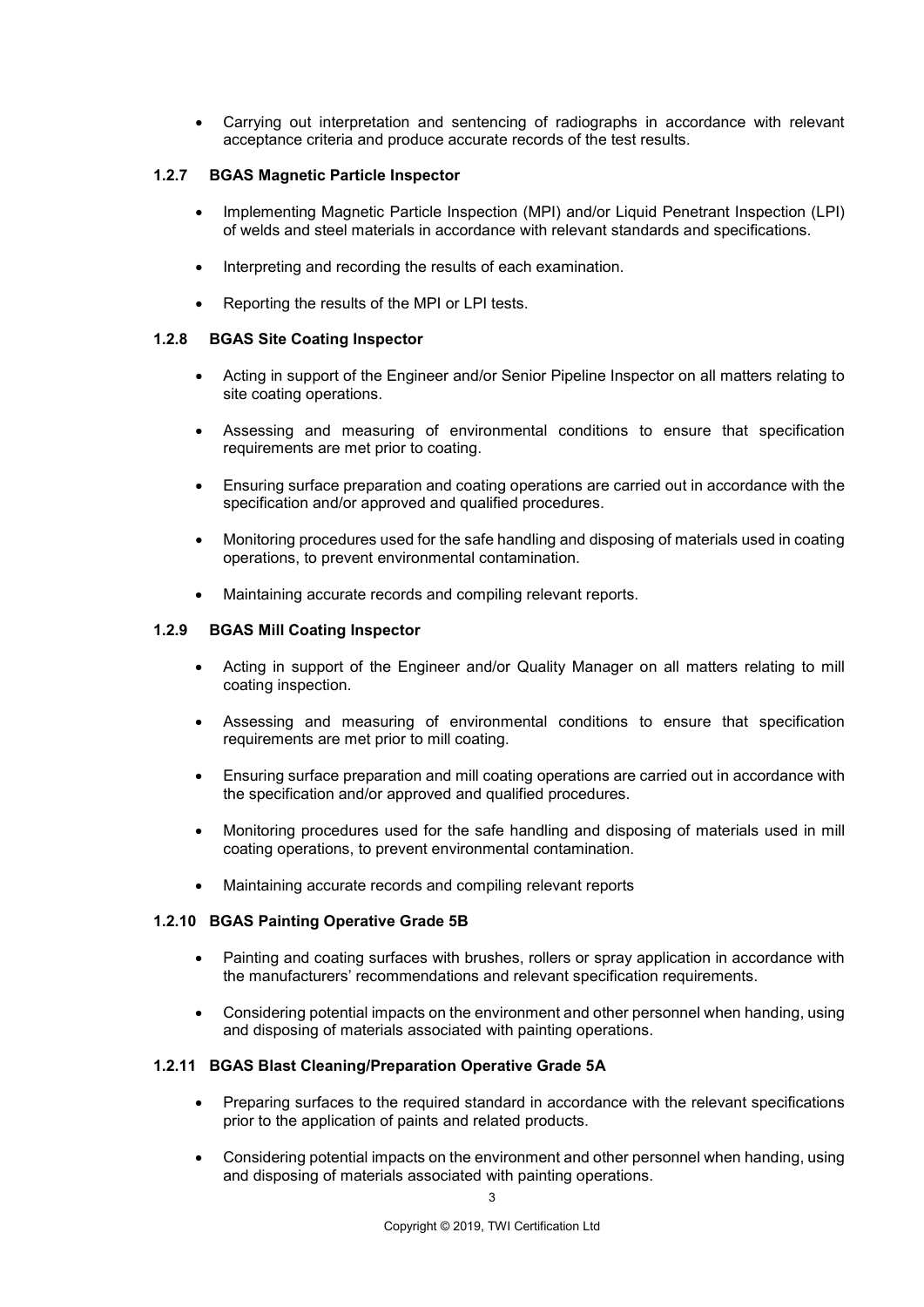#### **1.2.12 BGAS Painting Supervisor Grade 4**

• Supervising industrial blasters and painters in the preparation and application of painting/coating systems in accordance with relevant standards, manufacturer's data sheets and environmental considerations.

#### **1.2.13 BGAS Painting Inspector Grade 2**

Acting in support of the Engineer and/or Painting Inspector Grades 1 on all technical matters relating to painting inspection

- Ensuring that requirements of the paint and painting specifications are met, including the safe environment handling and disposing of materials associated with painting operations.
- Carrying out all aspects of painting inspection and maintaining accurate records.

#### **1.2.14 BGAS Painting Inspector Grade 1**

- Acting in support of the Engineer on all technical matters relating to paint and painting inspection with particular emphasis to painting operations in an offshore environment.
- Co-ordinating the work of Painting Inspectors Grade 2 when required, ensuring that they are fully conversant with, and having access to, the relevant codes of practice and specifications.
- Ensuring that all painting operations are in accordance with the relevant standards and specifications, including the safe environmental handling and disposing of materials associated with painting operations.
- Carrying out all aspects of painting inspection and maintaining accurate records.

#### **1.2.15 BGAS Agricultural/Environmental Inspector**

- Demonstrating a comprehensive knowledge of relevant legislation and working practices.
- Carrying out agricultural/environmental inspection in accordance with specifications/ management procedures and producing accurate reports and record.

## **2 Eligibility for Examination**

Candidates shall have a combination of education, training and experience adequate to ensure that they have the potential to understand the principles and procedures of the applicable method.

To be eligible for certification the candidate shall provide evidence of successful completion of a recognised training programme approved by TWI Certification Ltd. Details of current training establishments approved by TWI Certification Ltd. can be found on the BGAS and CSWIP websites.

#### **2.1 Experience Requirements**

To be eligible for certification candidates shall have the minimum experience indicated below in the method in which they are seeking certification.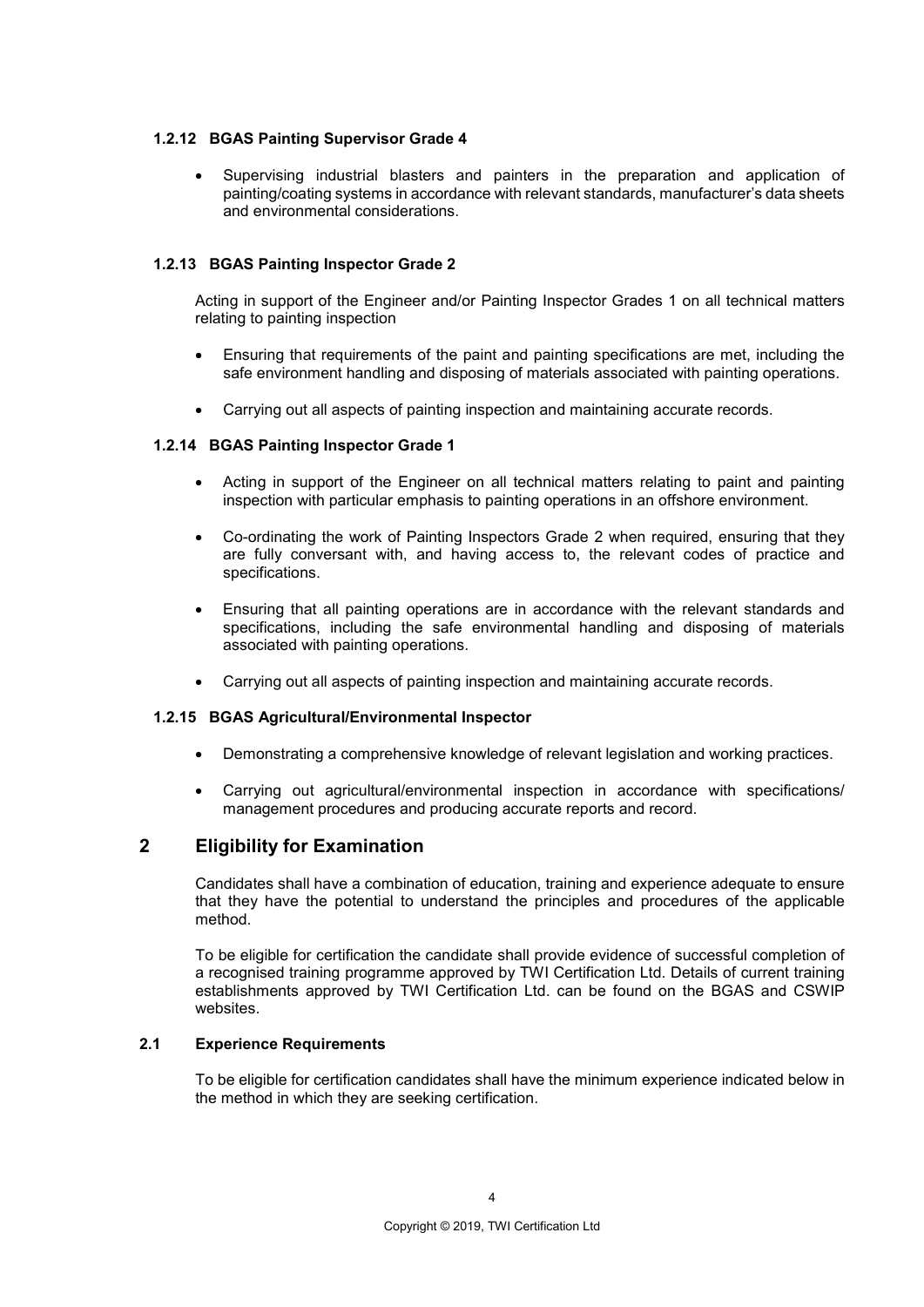#### **BGAS Method Minimum Months Experience**

| Senior Pipeline Inspector Grade 1R                   | 24              |
|------------------------------------------------------|-----------------|
| Senior Pipeline Inspector Grade 1A                   | 24              |
| Senior Pipeline Inspector Grade 2                    | 24              |
| Senior Welding Inspector                             | 12 <sup>°</sup> |
| <b>Welding Inspector</b>                             |                 |
| <b>Ultrasonic Operator</b>                           | 6               |
| <b>Ultrasonic Inspector Plate</b>                    |                 |
| Radiographic Interpreter                             | 6               |
| Magnetic Particle Inspector                          |                 |
| Mill Coating Inspector                               | 3               |
| Site Coating Inspector                               |                 |
| Painting Inspector Grade 1                           | 12              |
| Painting Inspector Grade 2                           | 6               |
| Painting Supervisor Grade 4                          | 6               |
| <b>Blast Cleaning/Preparation Operative Grade 5A</b> | 1               |
| Painting Operative Grade 5B                          |                 |
| Agricultural/Environmental Inspector                 | 3               |

The minimum months experience requirement detailed above may be substituted where the candidate can provide evidence of a minimum of six months work experience in a relevant engineering environment for categories where a maximum of six months experience is required.

Candidates must provide evidence of experience by providing relevant information authenticated by a senior responsible person in the candidate's employing organisation or by a major client.

Experience maybe acquired prior to or following success in the examination. In the event that the experience is sought following successful examination, the results of the examination shall remain valid for two years.

#### **2.2 Entry Requirements**

For the higher grades of certification, the following entry requirements are required.

#### **2.2.1 Senior Pipeline Inspector Grade 1R**

To be eligible to take the BGAS Senior Pipeline Inspector Grade 1R examination, in addition to having the required industrial experience, candidates must also hold valid BGAS Welding Inspector, Site Coating Inspector, Ultrasonic Operator, Magnetic Particle Inspector and Radiographic Interpreter certificates.

#### **2.2.2 Senior Pipeline Inspector Grade 1A**

To be eligible to take the BGAS Senior Pipeline Inspector Grade 1A examination, in addition to having the required industrial experience, candidates must also hold valid BGAS Welding Inspector, Site Coating Inspector, Ultrasonic Operator, Magnetic Particle Inspector and hold a valid ISO 9712 Phased Array Data Analysis or Phased Array Data Interpreter, Level 2.

#### **2.2.3 Senior Pipeline Inspector Grade 2**

To be eligible to take the BGAS Senior Pipeline Inspector Grade 2 examination, in addition to having the required industrial experience, candidates must also hold valid BGAS Welding Inspector, Site Coating Inspector, Ultrasonic Inspector Plate, Magnetic Particle Inspector and Radiographer or Radiographic Interpreter certificates.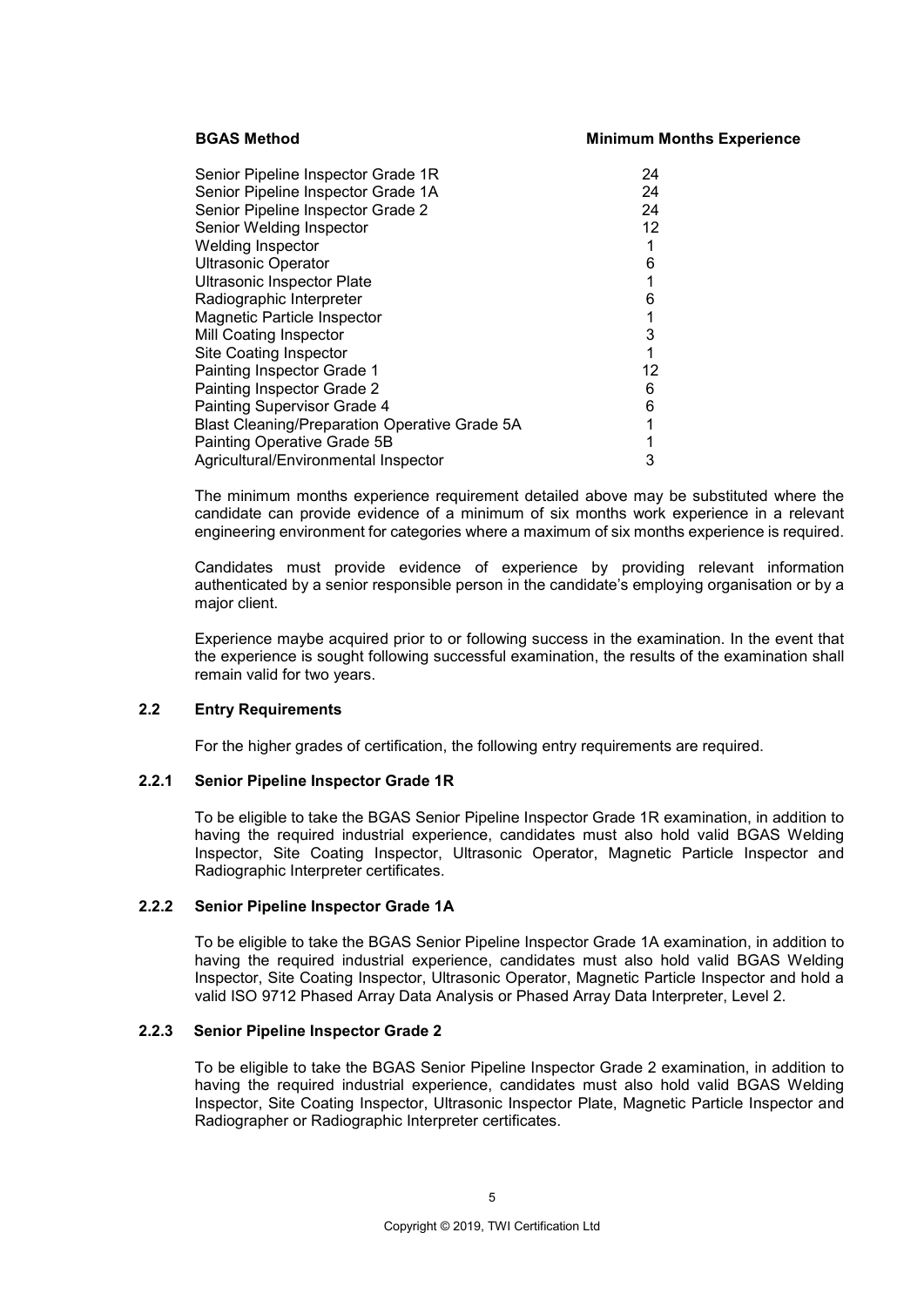#### **2.2.4 Senior Welding Inspector**

To be eligible to take the BGAS Senior Welding Inspector examination, in addition to having the required industrial experience, candidates must also hold valid BGAS Welding Inspector, Ultrasonic Inspector Plate, Magnetic Particle Inspector and Radiographic Interpreter certificates.

#### **2.2.5 NDT Bridging Examinations**

Candidates who do not hold BGAS Ultrasonic Inspector Plate or Pipe, Magnetic Particle Inspector or Radiographic Interpreter who wish to be certified as a BGAS Senior Welding Inspector or BGAS Senior Pipeline Inspector Grade 1 or 2 who hold a valid ISO 9712 Level 2 certification in Ultrasonic, Magnetic Particle or Radiography can sit a BGAS NDT bridging examination in that discipline consisting of 10 multiple choice questions based on the relevant National Grid Specifications.

#### **2.2.6 Painting Inspector Grade 1**

To be eligible to take the BGAS Painting Inspector Grade 1 examination, in addition to having the required industrial experience, candidates must hold a valid BGAS Painting Inspector Grade 2 certificates.

#### **2.3 Vision Requirements**

The candidate shall provide documented evidence of satisfactory vision in accordance with the following requirements:

- a) Unaided or corrected near visual acuity in at least one eye shall be such that the candidate is capable of reading a minimum of Jaeger number 1 or Times Roman N4.5 or equivalent letters (having a minimum height of 1.6mm) type at a distance of not less than 30cm with one or both eyes on a standard reading test chart.
- b) Colour vision shall be sufficient that the candidate can distinguish and differentiate contrast between the colours used. All candidates and holders of BGAS certification will be required to have a colour perception assessed by the Ishihara 24 plate test, in the event of colour perception deficiency indicated by misreading any of the first 17 plates, the candidate must notify their employer and a further trade test shall be carried out by the employer to ascertain whether the detected colour perception deficiency affects the individual's ability to perform in the method for which they are to be certificated.

The evidence must be in the form of a certificate issued by a medically recognised person or a trained appointed representative of the medically recognised person within the previous 12 months, covering all the above points.

With all the above eligibility requirements the onus is on the candidate to provide the necessary evidence prior to examination. An examination appointment will not be confirmed until the evidence has been received. Subsequent to certification, tests of visual acuity shall be carried out annually.

## **3 Application for Examination and Fees**

When the eligibility for examination has been achieved, the next step is to take the examination.

Candidates will be required to submit an application form. All the information requested must be on these forms. No applications can be considered confirmed until receipt of correctly completed documents. Application forms ask for specific details of experience and training and must be signed to the effect that these details are correct.

In the event of a false statement being discovered on forms any examination undertaken will be declared null and void. A certificate is automatically invalidated if there are any outstanding examination fees in respect of that certificate.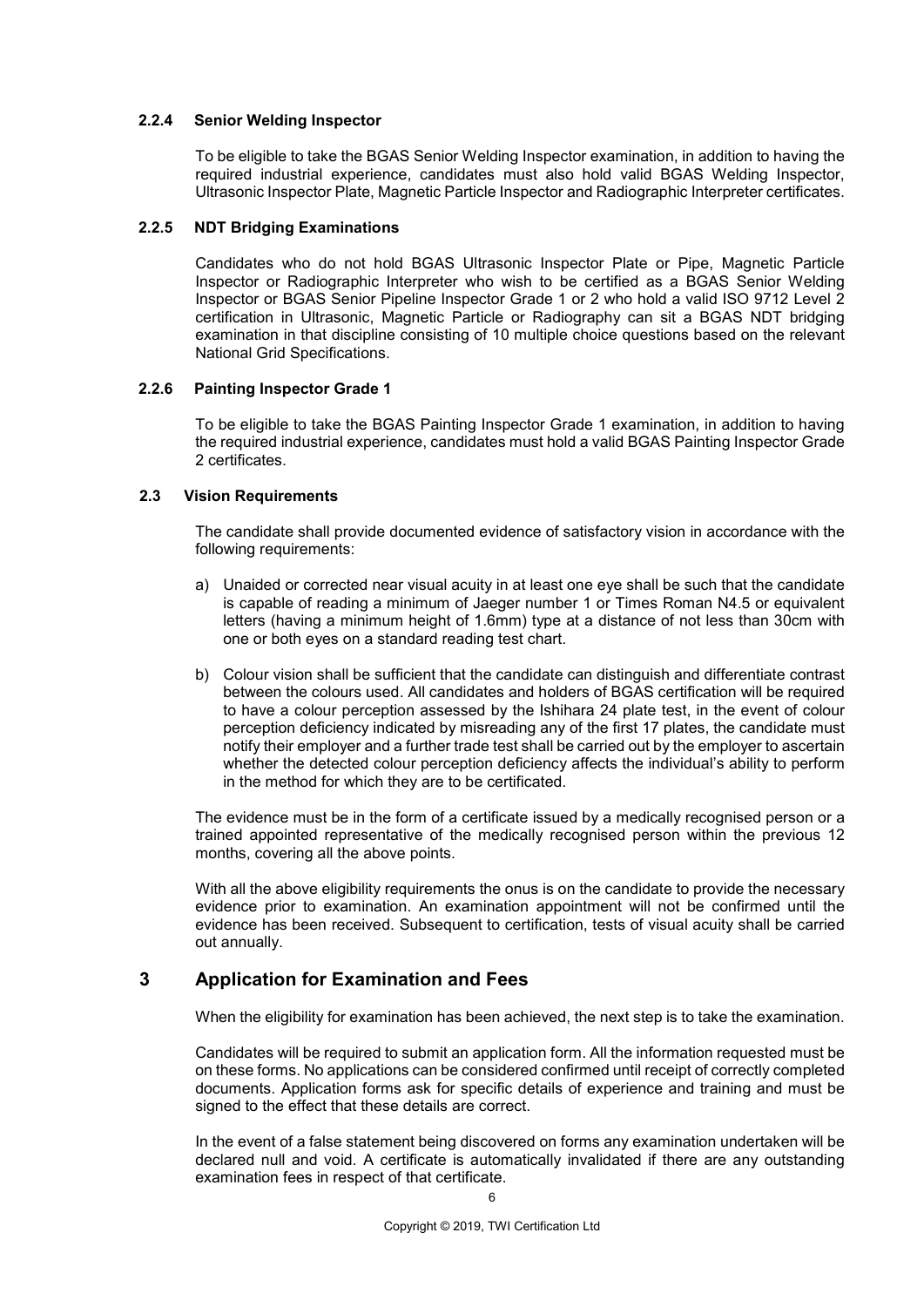Candidates proved to have cheated or found to have attempted to remove or found to have removed examination material in a BGAS/CSWIP examination will not be accepted as a candidate for any BGAS/CSWIP or CSWIP examination for a minimum period of five years from the date of the examination where cheating, attempt to remove or removal of examination material, was established to have taken place.

Examinations may be taken at any one of a number of test centres in the UK and overseas. Lists are available on request.

## **4 CATEGORIES OF CERTIFICATION**

Candidates may apply for one of the following certification categories:

BGAS Senior Pipeline Inspector Grade 1R BGAS Senior Pipeline Inspector Grade 1A BGAS Senior Pipeline Inspector Grade 2 BGAS Senior Welding Inspector BGAS Welding Inspector BGAS Ultrasonic Operator BGAS Ultrasonic Inspector Plate BGAS Radiographic Interpreter BGAS Magnetic Particle Inspector BGAS Mill Coating Inspector BGAS Site Coating Inspector BGAS Painting Inspector Grade 1 BGAS Painting Inspector Grade 2 BGAS Painting Supervisor Grade 4 BGAS Blast Cleaning/Preparation Operative Grade 5A BGAS Painting Operative Grade 5B BGAS Agricultural/Environmental Inspector

## **5 Examination Content**

The examinations will consist of the following:

### **5.1 BGAS Senior Pipeline Inspector Grade 1R**

Paper 1: General theory paper consisting of 50 multiple choice questions, time allowed 75 minutes Paper 2: Practical examination consisting of 50 multiple choice questions, time allowed 75 minutes. Paper 3: SPI general knowledge paper consisting of 10 narrative questions, time allowed 60 minutes Practical: Ultrasonic weld – lamination check one weld, thickness check one weld, one pipe weld plus one sub arc weld, time allowed 3 hours Radiographic Interpretation – interpretation of six weld radiographs; time allowed 90 minutes Magnetic Particle – one welded sample, time allowed 60 minutes Passmark 70%

### **5.2 BGAS Senior Pipeline Inspector Grade 1A**

| Paper 1: | General theory paper consisting of 50 multiple choice questions, time allowed  |
|----------|--------------------------------------------------------------------------------|
|          | 75 minutes                                                                     |
| Paper 2: | Practical examination consisting of 50 multiple choice questions, time allowed |
|          | 75 minutes.                                                                    |
| Paper 3: | SPI general knowledge paper consisting of 10 narrative questions, time allowed |
|          | 60 minutes                                                                     |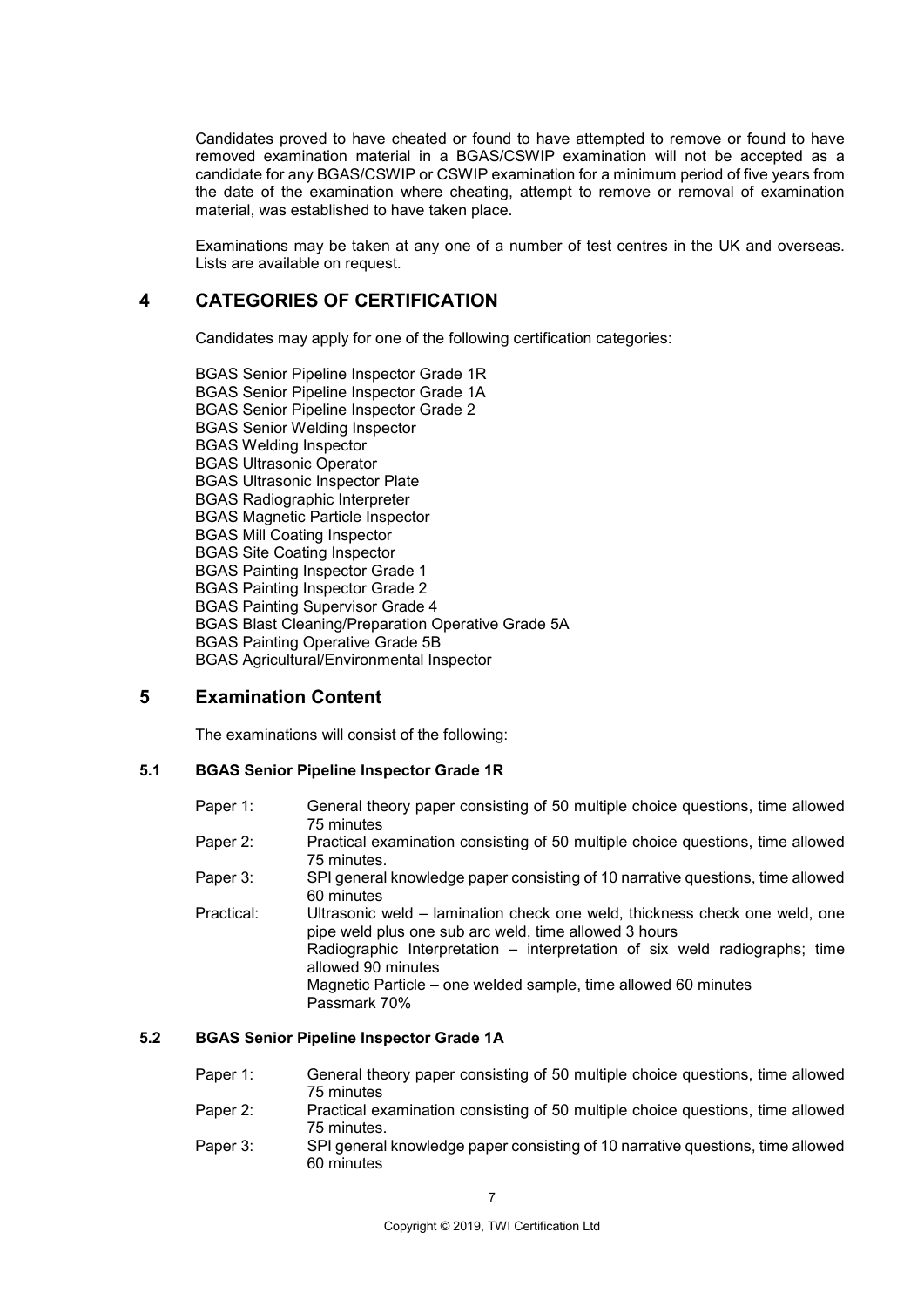Practical: Ultrasonic weld – lamination check one weld, thickness check one weld, one pipe weld plus one sub arc weld, time allowed 3 hours Phased Array – interpretation of six scans, time allowed 90 minutes Magnetic Particle – one welded sample, time allowed 60 minutes Passmark 70%

## **5.3 BGAS Senior Pipeline Inspector Grade 2**

| Paper 1:   | General theory paper consisting of 50 multiple choice questions, time allowed<br>75 minutes                                                                                                                                                                           |
|------------|-----------------------------------------------------------------------------------------------------------------------------------------------------------------------------------------------------------------------------------------------------------------------|
| Paper 2:   | Practical examination consisting of 50 multiple choice questions, time allowed<br>75 minutes.                                                                                                                                                                         |
| Paper 3:   | SPI general knowledge paper consisting of 10 narrative questions, time allowed<br>60 minutes                                                                                                                                                                          |
| Practical: | Ultrasonic plate – lamination check one sample, one thickness check. Time<br>allowed 60 minutes<br>Radiographic Interpretation – interpretation of six weld radiographs; time<br>allowed 90 minutes<br>Magnetic Particle – one welded sample, time allowed 60 minutes |
|            | Passmark 70%                                                                                                                                                                                                                                                          |

## **5.4 BGAS Senior Welding Inspector**

| Paper 1:   | General theory paper consisting of 50 multiple choice questions, time allowed<br>75 minutes                                                                                                                                                                                           |
|------------|---------------------------------------------------------------------------------------------------------------------------------------------------------------------------------------------------------------------------------------------------------------------------------------|
| Paper 2:   | Practical examination consisting of 50 multiple choice questions, time allowed<br>75 minutes.                                                                                                                                                                                         |
| Paper 3:   | SWI general knowledge paper consisting of 10 narrative questions, time<br>allowed 60 minutes                                                                                                                                                                                          |
| Practical: | Ultrasonic plate – lamination check one sample, one thickness check. Time<br>allowed 60 minutes<br>Radiographic interpretation – interpretation of six weld radiographs; time<br>allowed 90 minutes<br>Magnetic Particle – one welded sample, time allowed 60 minutes<br>Passmark 70% |

## **5.5 BGAS Welding Inspector**

| Paper 1: | General theory paper consisting of 50 multiple choice questions, time allowed  |
|----------|--------------------------------------------------------------------------------|
|          | 75 minutes                                                                     |
| Paper 2: | Practical examination consisting of 50 multiple choice questions, time allowed |
|          | 75 minutes.                                                                    |
|          | Passmark 70%                                                                   |

### **5.6 BGAS Ultrasonic Operator**

Passmark 70%.

| Paper 1    | General theory paper consisting of 15 narrative questions, time allowed<br>90 minutes                                                   |
|------------|-----------------------------------------------------------------------------------------------------------------------------------------|
| Paper 2    | General theory paper consisting of 30 multiple choice questions, time allowed<br>45 minutes                                             |
| Practical: | Lamination check one sample, thickness check three samples, three pipe welds<br>plus one sub arc weld, time allowed 3 hours 45 minutes. |

8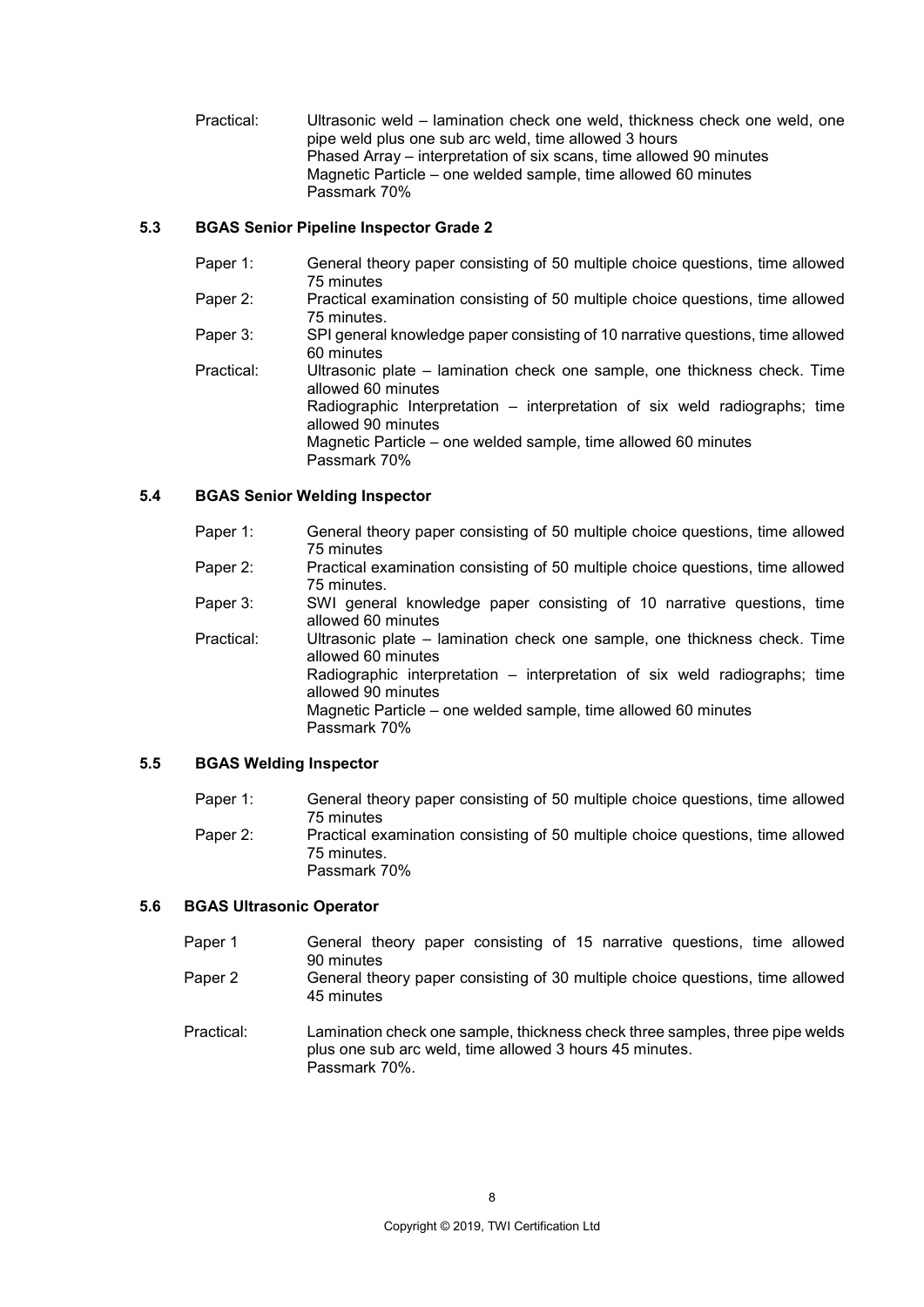#### **5.7 BGAS Ultrasonic Inspector Plate**

| Paper 1:   | General theory paper consisting of 15 narrative questions, time allowed       |
|------------|-------------------------------------------------------------------------------|
|            | 90 minutes                                                                    |
| Paper 2:   | General theory paper consisting of 20 multiple choice questions, time allowed |
|            | 30 minutes                                                                    |
| Practical: | Lamination check one sample, thickness check three samples, time allowed      |
|            | 2 hours                                                                       |
|            | Passmark 70%.                                                                 |

## **5.8 BGAS Radiographic Interpreter**

| Paper 1:   | General theory paper consisting of 15 narrative questions, time allowed<br>90 minutes                                                       |
|------------|---------------------------------------------------------------------------------------------------------------------------------------------|
| Paper 2:   | Radiographic safety paper consisting of 15 narrative questions, time allowed 90<br>minutes                                                  |
| Paper 3:   | General theory paper consisting of 20 multiple choice questions, time allowed<br>30 minutes                                                 |
| Practical: | Oral interview re pipe radiography technique and interpretation of 20 weld<br>radiographs, time allowed 3 hours 30 minutes<br>Passmark 70%. |

#### **5.9 BGAS Magnetic Particle Inspector**

| Paper 1:   | General theory paper consisting of 15 multiple choice questions, time allowed<br>25 minutes |
|------------|---------------------------------------------------------------------------------------------|
| Paper 2:   | General theory paper consisting of 15 narrative questions, time allowed<br>90 minutes       |
| Practical: | Three welded samples, time allowed 2 hours<br>Passmark 70%.                                 |

#### **5.10 BGAS Mill Coating Inspector**

| Paper 1: | General theory paper consisting of 50 multiple choice questions, time allowed                                  |
|----------|----------------------------------------------------------------------------------------------------------------|
|          | 75 minutes                                                                                                     |
| Paper 2: | Practical examination consisting of 50 multiple choice questions, time allowed<br>75 minutes.<br>Passmark 70%. |

#### **5.11 BGAS Site Coating Inspector**

| Paper 1: | General theory paper consisting of 50 multiple choice questions, time allowed                 |
|----------|-----------------------------------------------------------------------------------------------|
|          | 75 minutes                                                                                    |
| Paper 2: | Practical examination consisting of 50 multiple choice questions, time allowed<br>75 minutes. |
|          | Passmark 70%.                                                                                 |

## **5.12 BGAS Painting Inspector Grades 1, and 2**

Paper 1: General theory paper consisting of 50 multiple choice questions, time allowed 75 minutes Paper 2: Practical examination consisting of 50 multiple choice questions, time allowed 75 minutes. Passmark 70%.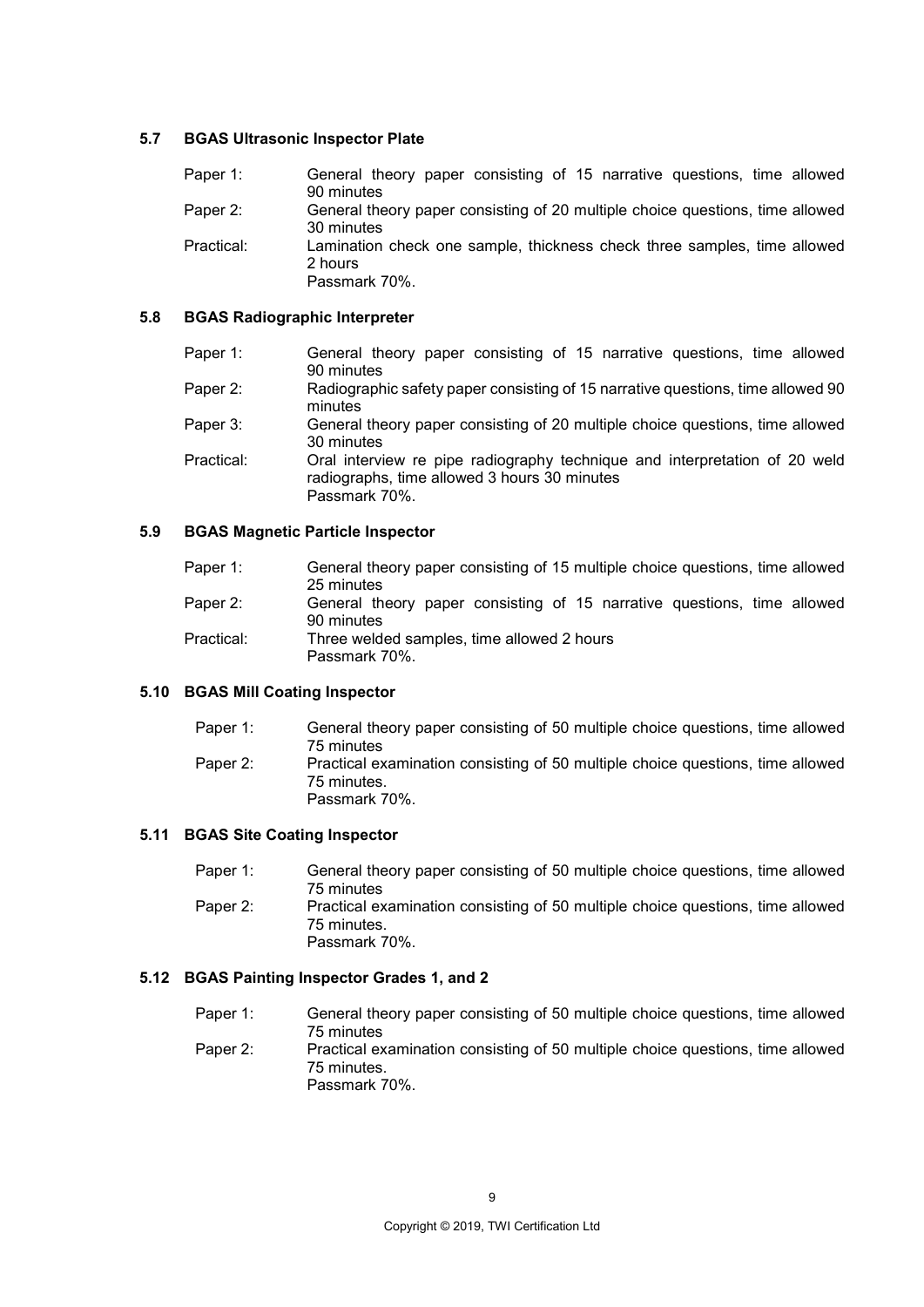#### **5.13 BGAS Painting Supervisor Grade 4**

Paper 1: General theory paper consisting of 50 multiple choice questions, time allowed 75 minutes Paper 2: Practical examination consisting of 50 multiple choice questions, time allowed 75 minutes. Passmark70%.

#### **5.14 BGAS Blast Cleaning/Preparation Operative 5A and Painting Operative 5B**

Paper 1: General theory paper consisting of 50 multiple choice questions, time allowed 75 minutes Practical: Candidates will be required to demonstrate their ability to prepare surfaces for painting or to apply paint films in accordance with the grade of certification required. Time allowed 2 hours

#### **5.15 BGAS Agricultural/Environmental Inspector**

| Paper 1:   | General theory paper consisting of 25 multiple choice questions, time allowed |
|------------|-------------------------------------------------------------------------------|
|            | 30 minutes                                                                    |
| Practical: | Drainage exercise, time allowed 60 minutes                                    |
|            | Passmark 70%.                                                                 |

### **6 Certification**

#### **6.1 Results notices**

All candidates will be sent a results notice. This notice will also be sent to the organisation paying the examination fee, if not paid by the candidate.

#### **6.2 Successful candidates**

Two copies of a certificate of proficiency will be issued to the candidate or sponsoring organisation. Duplicate certificates to replace those lost or destroyed will be issued only after extensive enquiries.

#### **6.3 Unsuccessful candidates**

Candidates who fail to obtain a certificate may attempt one retest on those parts of the examination in which success was not achieved. The retest must be completed within one year of the initial test, otherwise candidates will have to repeat the complete examination.

#### **6.4 Period of validity**

The certificate is valid for five years from the date of completion of the initial test and may be renewed for a further five years on application, provided evidence is produced in accordance with Clause 6.5.1. Certificates are only valid provided:

- a) they are within date.
- b) they are on standard cream CSWIP paper bearing the BGAS/CSWIP logo in black on gold signed by an officer of CSWIP and embossed with the CSWIP stamp.
- c) they have been signed by the individual to whom the certificate is awarded.
- d) they are accompanied by a valid official CSWIP identity card.
- e) the holder is still employed by the sponsoring organisation.

Photocopies are unauthorised by BGAS/CSWIP and should only be used for internal administrative purposes.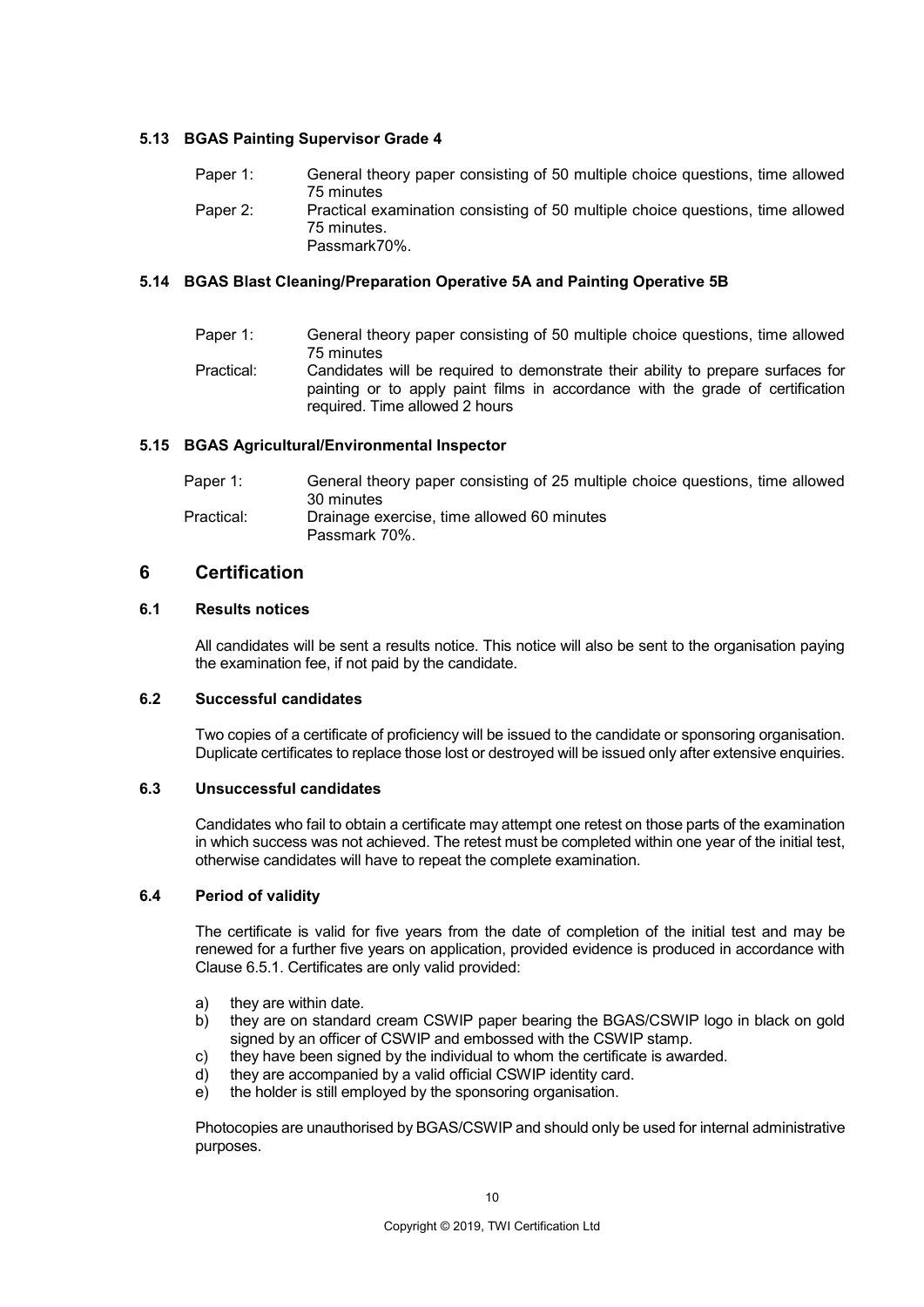#### **6.5 Renewal**

#### **6.5.1 Five year renewal**

In order for the certificate to be renewed after five years, the holder has to demonstrate that he/she has maintained his/her competence by supplying evidence of reasonably continuous work activity in the relevant method during the period of validity of the certificate<sup>[1](#page-11-0)</sup>, providing evidence of continuing professional development and a current satisfactory vision certificate (see Clause 2.3).

The certificate will not be renewed without further test if a substantiated complaint is notified by the Governing Board during the period of its validity. Further instruction and retest may then be required.

Renewal must take place not later than 21 days after the date of expiry. It is the certificate holder's responsibility to ensure that renewal takes place at the appropriate time. Only under extreme circumstances will certificates be renewed up to a maximum of six calendar months from the date of expiry shown on the certificate and late renewal will be subject to a special fee.

#### **6.5.2 Ten year recertification**

Certificates are renewed beyond ten years from the initial examination (or from a previous ten year renewal) by the holder successfully completing a recertification examination prior to the expiry of the certificate in addition to the renewal procedure given in Clause 6.5.1. Requests for the appropriate documentation should be sent to TWI Certification Ltd.

The 10 year examination will consist of:

#### **6.5.2.1 BGAS Senior Pipeline Inspector Grade 1R**

- Paper 1: General theory papers consisting of 20 multiple choice theory questions for each subject (welding, site coatings, radiographic interpretation, ultrasonics, magnetic particle inspection) time allowed 30 minutes per subject paper. Total time allowed 2 hours 30 minutes.
- Paper 2: Practical paper consisting of 20 multiple choice questions, time allowed 30 minutes
- Paper 3: SPI general knowledge paper consisting of 10 narrative questions, time allowed 60 minutes
- Practical: Ultrasonic weld lamination check one weld, thickness check one weld, one pipe weld plus one sub arc weld, time allowed 3 hours Radiographic Interpretation – interpretation of six weld radiographs; time allowed 90 minutes Magnetic Particle – one welded sample, time allowed 60 minutes Passmark 70%

#### **6.5.2.2 BGAS Senior Pipeline Inspector Grade 1A**

- Paper 1: General theory papers consisting of 20 multiple choice theory questions for each subject (welding, site coatings, phased array, ultrasonics, magnetic particle inspection) time allowed 30 minutes per subject paper. Total time allowed 2 hours 30 minutes.
- Paper 2: Practical paper consisting of 20 multiple choice questions, time allowed 30 minutes

<span id="page-11-0"></span><sup>&</sup>lt;sup>1</sup> As a guide, 'reasonable continuity' in any given five year period means that absences from work for which the certificate was granted should not exceed one year in one or several periods.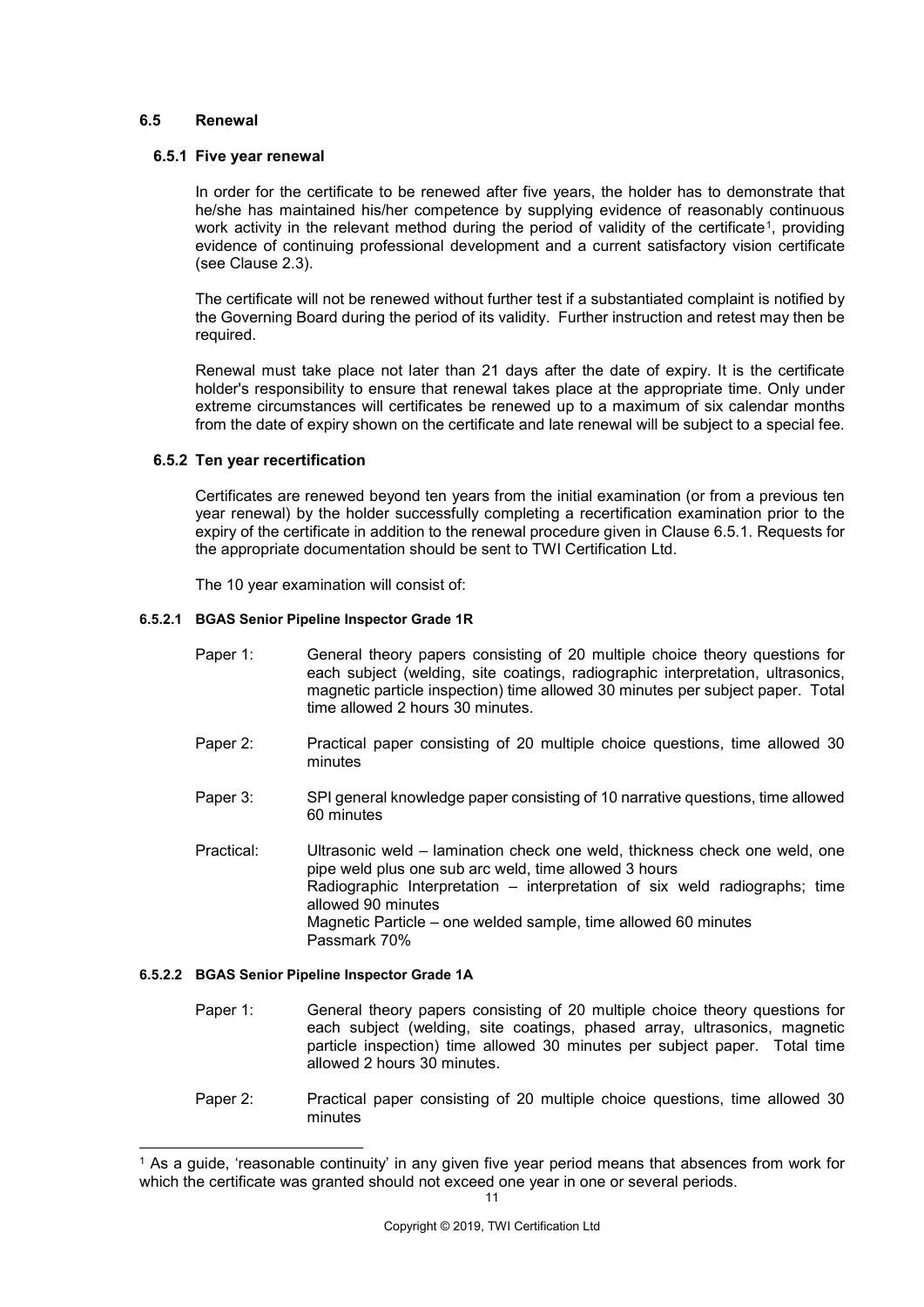- Paper 3: SPI general knowledge paper consisting of 10 narrative questions, time allowed 60 minutes
- Practical: Ultrasonic weld lamination check one weld, thickness check one weld, one pipe weld plus one sub arc weld, time allowed 3 hours Phased array – interpretation of six scans; time allowed 90 minutes Magnetic Particle – one welded sample, time allowed 60 minutes Passmark 70%

#### **6.5.2.3 BGAS Senior Pipeline Inspector Grade 2**

- Paper 1: General theory paper consisting of 20 multiple choice theory questions, for each subject (welding, site coatings, radiographic interpretation, ultrasonics, magnetic particle inspection) time allowed 30 minutes per subject paper. Total time allowed 2hours 30 minutes.
- Paper 2: SPI general knowledge paper consisting of 10 narrative questions, time allowed 60 minutes
- Practical: Ultrasonic plate lamination check one sample, one thickness check. Time allowed 60 minutes Radiographic Interpretation – interpretation of six weld radiographs; time allowed 90 minutes Magnetic Particle – one welded sample, time allowed 60 minutes Passmark 70%

#### **6.5.2.4 BGAS Senior Welding Inspector**

- Paper 1: General theory paper consisting of 20 multiple choice theory questions, for each subject (welding, radiographic interpretation, ultrasonics, magnetic particle inspector) time allowed 30 minutes per subject paper. Total time allowed 2 hours
- Paper 2: Practical paper consisting of 20 multiple choice questions, time allowed 30 minutes Passmark 70%.
- Practical: Ultrasonic plate lamination check one sample, one thickness check. Time allowed 60 minutes Radiographic interpretation – interpretation of six weld radiographs; time allowed 90 minutes Magnetic Particle – one welded sample, time allowed 60 minutes Passmark 70%

#### **6.5.2.5 BGAS Welding Inspector**

- Paper 1: General theory paper consisting of 20 multiple choice theory questions, time allowed 30 minutes
- Paper 2: Practical paper consisting of 20 multiple choice questions, time allowed 30 minutes Passmark 70%.

#### **6.5.2.6 BGAS Ultrasonic Operator**

Paper 1: General theory paper consisting of 20 multiple choice theory questions, time allowed 30 minutes Practical: Lamination check one sample, thickness check one sample, one pipe weld and one sub arc weld, time allowed 3 hours 45 minutes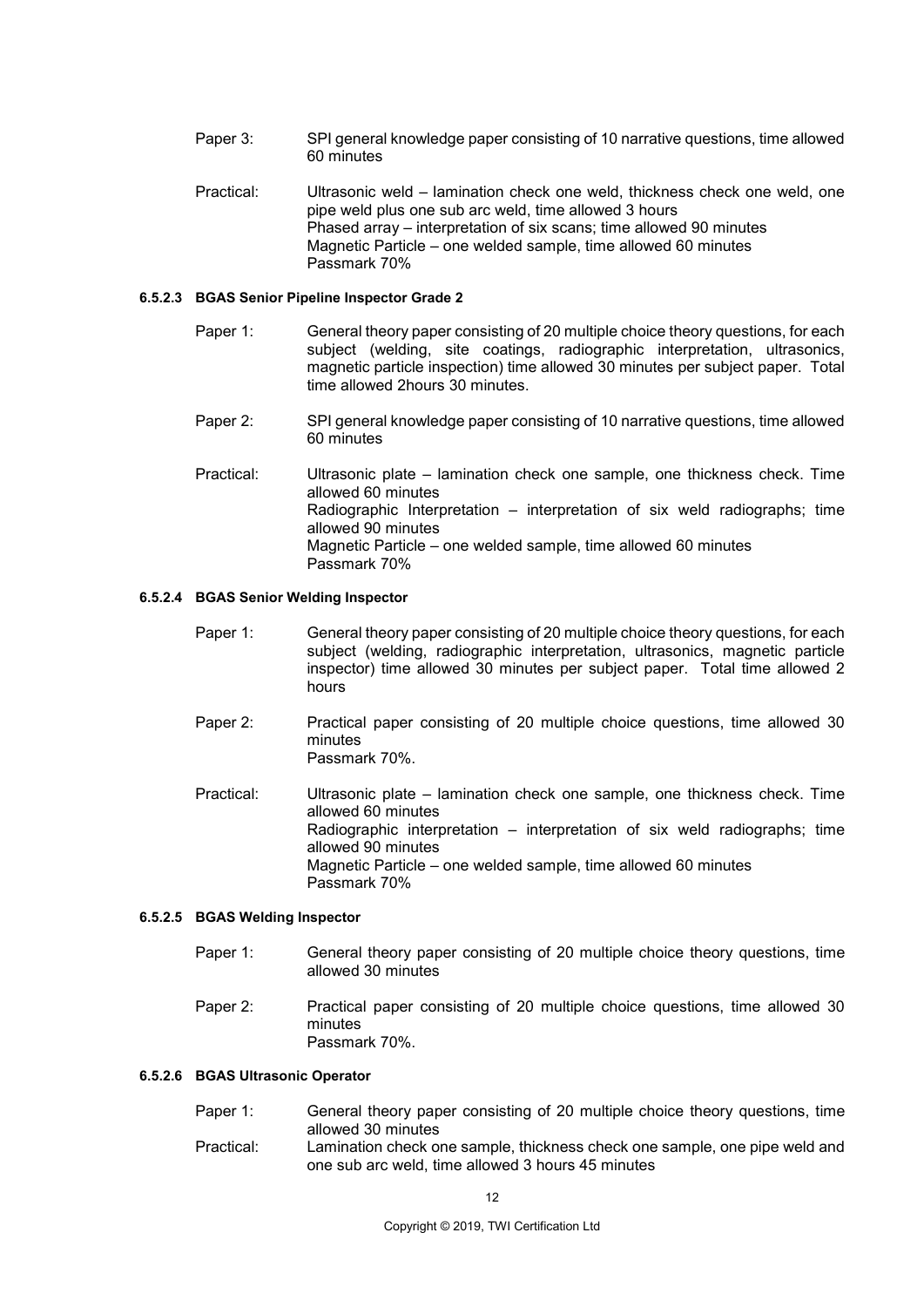#### Passmark 70%.

#### **6.5.2.7 BGAS Ultrasonic Inspector Plate**

Paper 1: General theory paper consisting of 20 multiple choice theory questions, time allowed 30 minutes Practical: Lamination check one sample, thickness check one sample, time allowed 60 minutes Passmark 70%.

#### **6.5.2.8 BGAS Radiographic Interpreter**

| Paper 1:   | General theory paper consisting of 20 multiple choice theory questions, time<br>allowed 30 minutes                               |
|------------|----------------------------------------------------------------------------------------------------------------------------------|
| Paper 2:   | Radiation safety paper consisting of 15 narrative questions, time allowed<br>90 minutes                                          |
| Practical: | Oral interview re pipe radiography technique and interpretation of 10 weld<br>radiographs, time allowed 2 hours<br>Passmark 70%. |

#### **6.5.2.9 BGAS Magnetic Particle Inspector**

| Paper 1:                                                 | General theory paper consisting of 20 multiple choice theory questions, time |
|----------------------------------------------------------|------------------------------------------------------------------------------|
|                                                          | allowed 30 minutes                                                           |
| One welded sample, time allowed 60 minutes<br>Practical: |                                                                              |
|                                                          | Passmark 70%.                                                                |

#### **6.5.2.10 BGAS Mill Coating Inspector**

| Paper 1: | General theory paper consisting of 20 multiple choice theory questions, time                           |
|----------|--------------------------------------------------------------------------------------------------------|
|          | allowed 30 minutes                                                                                     |
| Paper 2: | Practical paper consisting of 20 multiple choice questions, time allowed 30<br>minutes<br>Passmark 70% |

#### **6.5.2.11 BGAS Site Coating Inspector**

| Paper 1: | General theory paper consisting of 20 multiple choice theory questions, time           |
|----------|----------------------------------------------------------------------------------------|
|          | allowed 30 minutes                                                                     |
| Paper 2: | Practical paper consisting of 20 multiple choice questions, time allowed 30<br>minutes |
|          | Passmark 70%                                                                           |

#### **6.5.2.12 BGAS Painting Inspector Grade 1, and 2**

| Paper 1: | General theory paper consisting of 20 multiple choice theory questions, time                           |  |
|----------|--------------------------------------------------------------------------------------------------------|--|
|          | allowed 30 minutes                                                                                     |  |
| Paper 2: | Practical paper consisting of 20 multiple choice questions, time allowed 30<br>minutes<br>Passmark 70% |  |

#### **6.5.2.13 BGAS Painting Supervisor Grade 4**

Paper 1: General theory paper consisting of 20 multiple choice theory questions, time allowed 30 minutes Paper 2: Practical paper consisting of 20 multiple choice questions, time allowed 30 minutes Passmark 70%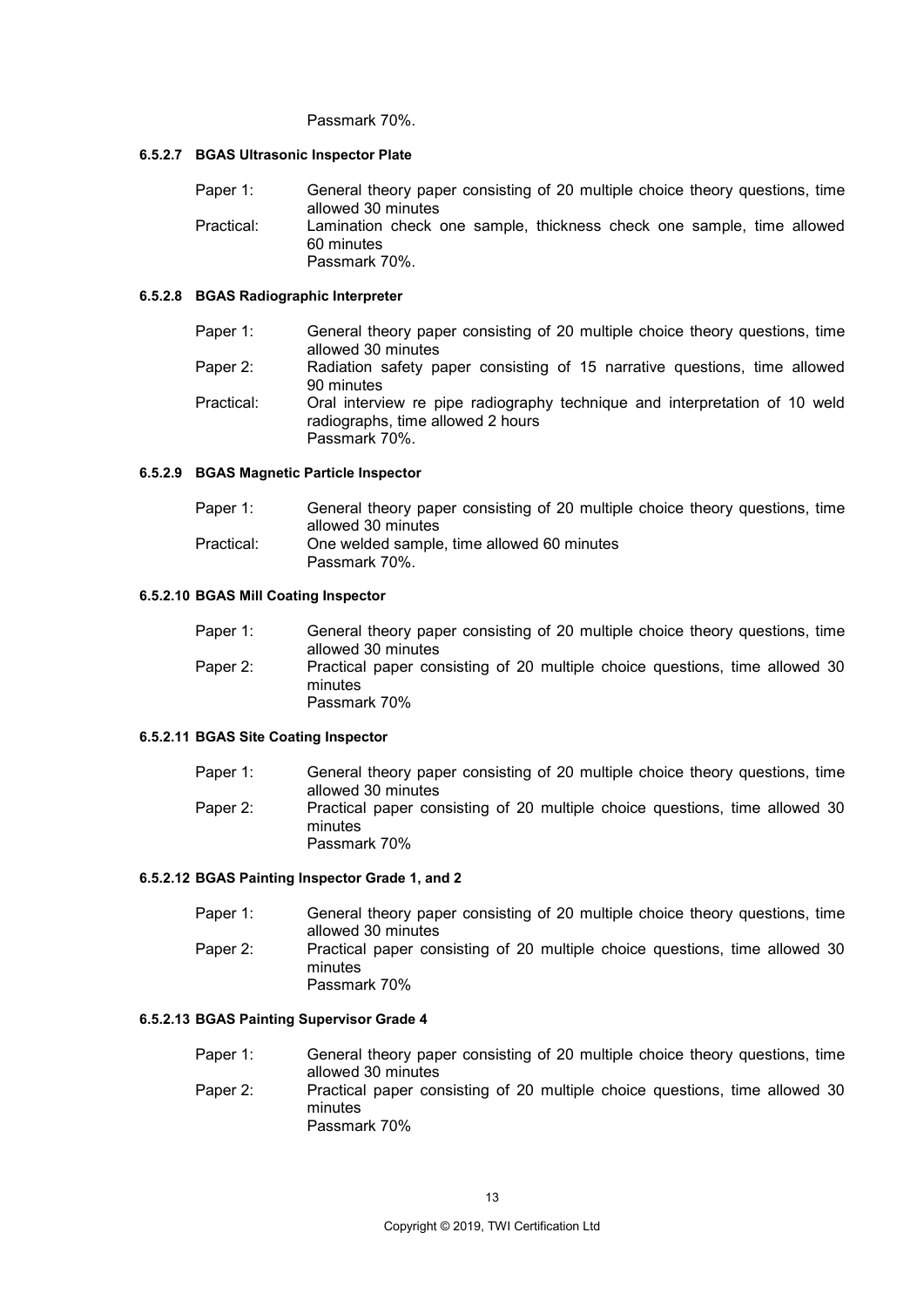#### **6.5.2.14 BGAS Blasting/Painting Operative Grade 5A**

| Paper 1:   | General theory paper consisting of 20 multiple choice theory questions, time<br>allowed 30 minutes |
|------------|----------------------------------------------------------------------------------------------------|
|            |                                                                                                    |
| Paper 2:   | Practical paper consisting of 20 multiple choice questions, time allowed 30                        |
|            | minutes                                                                                            |
| Practical: | Preparation of cleaned samples. Time allowed 1 hour                                                |
|            |                                                                                                    |
|            | Passmark 70%                                                                                       |

#### **6.5.2.15 BGAS Painting Operative Grade 5B**

| Paper 1:   | General theory paper consisting of 20 multiple choice theory questions, time           |
|------------|----------------------------------------------------------------------------------------|
|            | allowed 30 minutes                                                                     |
| Paper 2:   | Practical paper consisting of 20 multiple choice questions, time allowed 30<br>minutes |
| Practical: | Preparation of painted samples. Time allowed 1 hour<br>Passmark 70%                    |

#### **6.5.2.16 BGAS Agricultural/Environmental Inspector**

| Paper 1:   | General theory paper consisting of 20 multiple choice theory questions, time |
|------------|------------------------------------------------------------------------------|
|            | allowed 30 minutes                                                           |
| Practical: | Oral interview, time allowed 60 minutes                                      |
|            | Pass mark 70%                                                                |

#### **6.6 Unsuccessful Candidates**

One retest, within six months of the 10 year recertification examination, will be allowed for all categories.

Candidates who fail the retest, will return to initial status and will be required to sit the full initial examination, it is recommended that refresher training be undertaken prior to the examination.

For multiple approval certificates (SPI/SWI) where one of the categories of the re-certification examination has been failed by the candidate. Individual certificates for the successful categories may be issued. The overall SPI/SWI certificates will only be issued once the failed categories have been successfully completed.

(It may the case that the individual intends to re-sit the failed part of their SPI/SWI as soon as practicable – and does not wish to have individual pass certificates issued. In that case an email of their successful results can be issued to show the status of certifications in the meantime to permit them to carry on working using only the categories they have passed.)

#### **6.7 Complaints and appeals**

An aggrieved party in a dispute which considers itself to have reasonable grounds for questioning the competency of a BGAS/CSWIP qualified person may petition the Governing Board for non-renewal of the certificate. Such a petition must be accompanied by all relevant facts, and if in the opinion of the Board an adequate case has been presented, a full investigation of the circumstances under dispute will be initiated. If the petition is substantiated to the satisfaction of the Board, the certificate will not be renewed without further test.

Appeals against failure to certify or against non-renewal of the certificate may be made by the inspector or the employer upon application in writing to the Governing Board.

## **7 RECORDS**

TWI Certification Ltd maintains records of successful and unsuccessful candidates. These records are accessible to the Governing Board or its nominees at all reasonable times.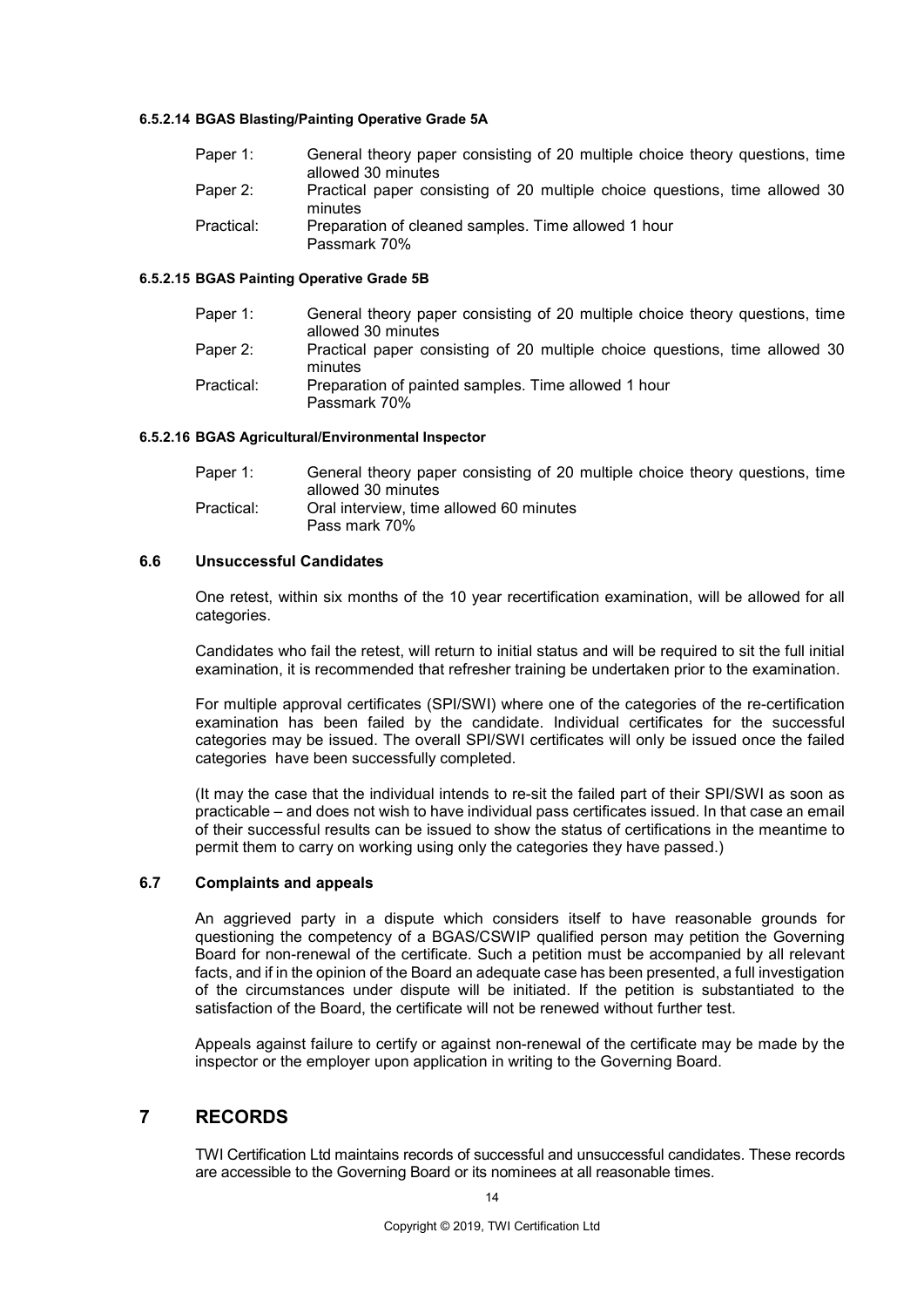## **8 ADDRESSES**

#### *For further general information contact:*

TWI Certification Ltd Granta Park Great Abington **Cambridge** CB21 6AL UK

| Phone: | +44 (0) 1223 899000        | Fax:     | +44 (0) 1223 894219 |
|--------|----------------------------|----------|---------------------|
| Email: | twicertification@twi.co.uk | Website: | www.cswip.com       |

For specific information on examinations and tests and arranging for them to be carried out, contact the approved Examining Body:

TWI Training and Examinations Granta Park Great Abington Cambridge CB21 6AL UK

Phone: +44 (0) 1223 899000 Fax: +44 (0) 1223 891630<br>
Email: trainexam@twi.co.uk Website: www.twi.co.uk [trainexam@twi.co.uk](mailto:trainexam@twi.co.uk)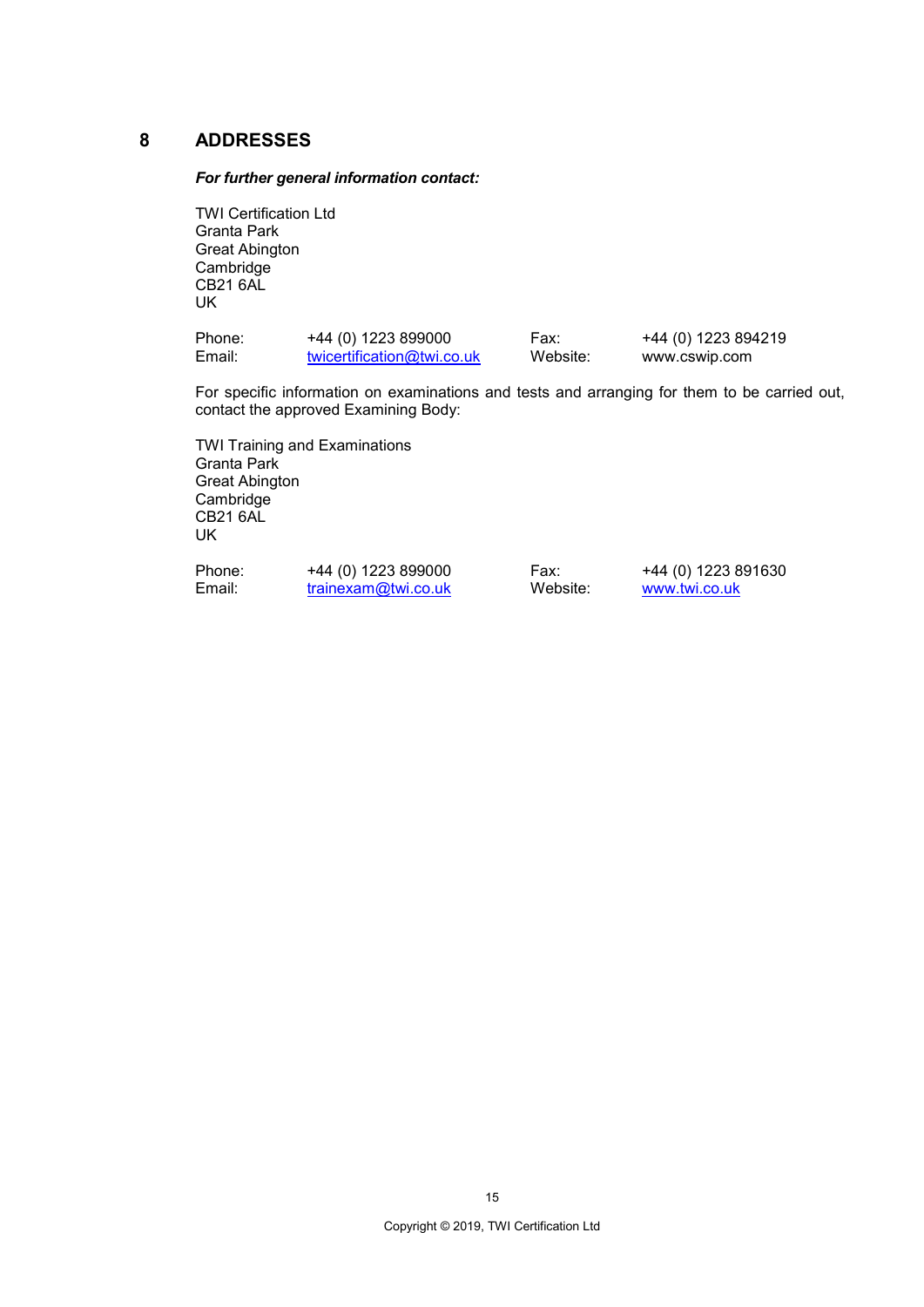## **Appendix A – Examination Syllabus**

Any aspect of the syllabus may be included in the written and oral examinations. The level of knowledge required by the candidate varies according to topic. To ensure comprehension by all parties the following terms have been defined to demonstrate an increasing level of knowledge.

| <b>Background knowledge</b>    | The candidate must have a working knowledge of the subject and be<br>able to apply it.           |
|--------------------------------|--------------------------------------------------------------------------------------------------|
| <b>Comprehensive knowledge</b> | The candidate must have a depth of knowledge sufficient to enable<br>them to exercise judgement. |

#### **A1. Welding Inspector**

Comprehensive knowledge of the following:

#### **A1.1. Welding Theory**

- Material composition, relevant welding specifications and the application and theory of preheat.
- Implications of using a particular welding process and consumable type for the various different applications (eg pipe/pipe, pipe/fitting, hot taps), consideration being given to the application, characteristics and limitations of each welding process.
- The influence of electrical, operational and physical variables on the weld zone.
- Pipeline construction procedures.
- Control and use of welding consumables.
- Types of defect found in welds or associated with welds, including their origin and the corrective action required to overcome these defects.

#### **A1.2. Welding Practical**

The candidate shall identify various weld types and the manufacturing welding process used, acceptable and unacceptable weld preparations, weld caps and roots and associated defects. They will demonstrate a comprehensive knowledge of typical pipeline welding consumable types, shielding gases and their classification.

- The application of T/SP/P/2 and T/SP/P/1.
- The application of T/SP/P/9.

#### **A1.3. Mechanical Testing**

The candidate shall identify specific weld, HAZ and base material mechanical test specimens and have a detailed understanding of the required level of specimen preparation, testing and acceptance levels.

#### **A2. Radiographic Interpreter**

Comprehensive knowledge of: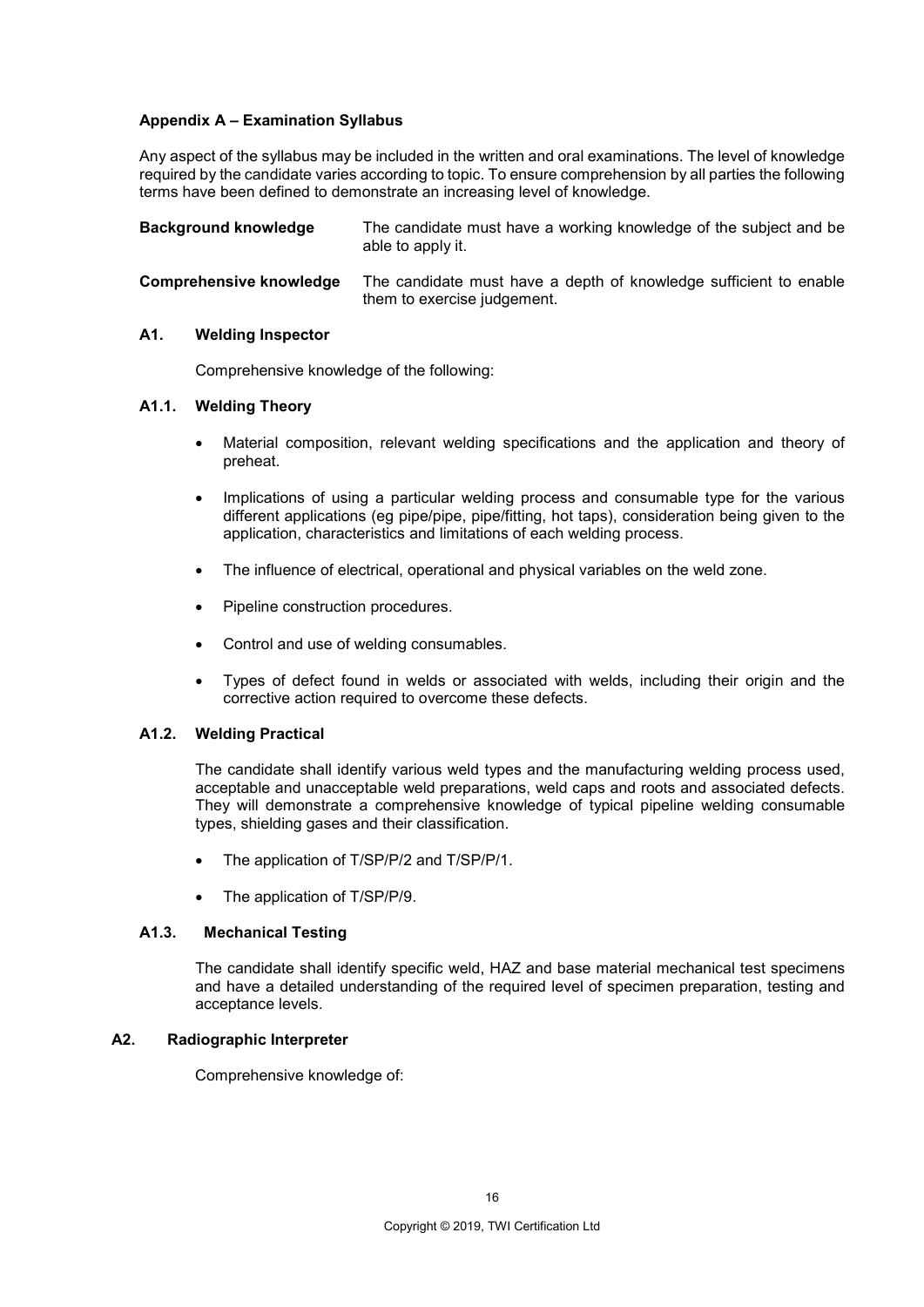## **A2.1. Radiation Safety**

• Relevant regulations and code of practice specific to radiation safety, including permissible dose rates for classified and non-classified personnel and terminologies used. They will show a comprehensive understanding of the properties, effects and measurement of radiation, and maintaining necessary records to comply with regulations.

## **A2.2. Radiography Theory**

- Basic industrial radiographic theory including the nature of X-rays and gamma rays and how they should be used to produce high quality radiographs. The geometry of shadow image formation.
- Calculations involving the inverse square law which affect strength and distance. Calculations relating to image quality indications (various types), change of either mA, minutes or distance.
- Standards of radiographic practice, choice of techniques and applications in accordance with the specification. Knowledge of allied NDT techniques is desirable.

## **A2.3. Radiography Practical**

- Which X-ray and gamma ray techniques are available and the correct method to use. The geometry of techniques and their limitations as specified in BS EN ISO 17636-1 & 2 and T/SP/NDT/2.
- Setting up the correct exposures for internal and external applications, i.e. double wall or panoramic, diagnostic film length and the processing of film. Factors affecting sensitivity, definition, contrast and density.

### **A2.4. Interpretation of Radiographs**

• Correct weld identification, interpretation, sentencing and commenting on the quality of typical weld radiographs taken by either X-ray or gamma ray techniques.

Background knowledge of:

### **A2.5. Welding Theory**

- Implications of using a particular welding process and consumable type for the various different applications (eg pipe/pipe, pipe/fitting, hot taps), consideration being given to the application, characteristics and limitation of each welding process.
- Types of defect found in welds or associated with welds, including their origin and the corrective action required to overcome these defects.

### **A2.6. Welding Practical**

- Identification of weld types and the welding process used, acceptable and unacceptable weld preparations, weld caps and roots and associated defects, weld caps and roots and associated defects. Knowledge of typical pipeline welding consumable types, shielding gases and their classification.
- The application of T/SP/P/2 and T/SP/P/1.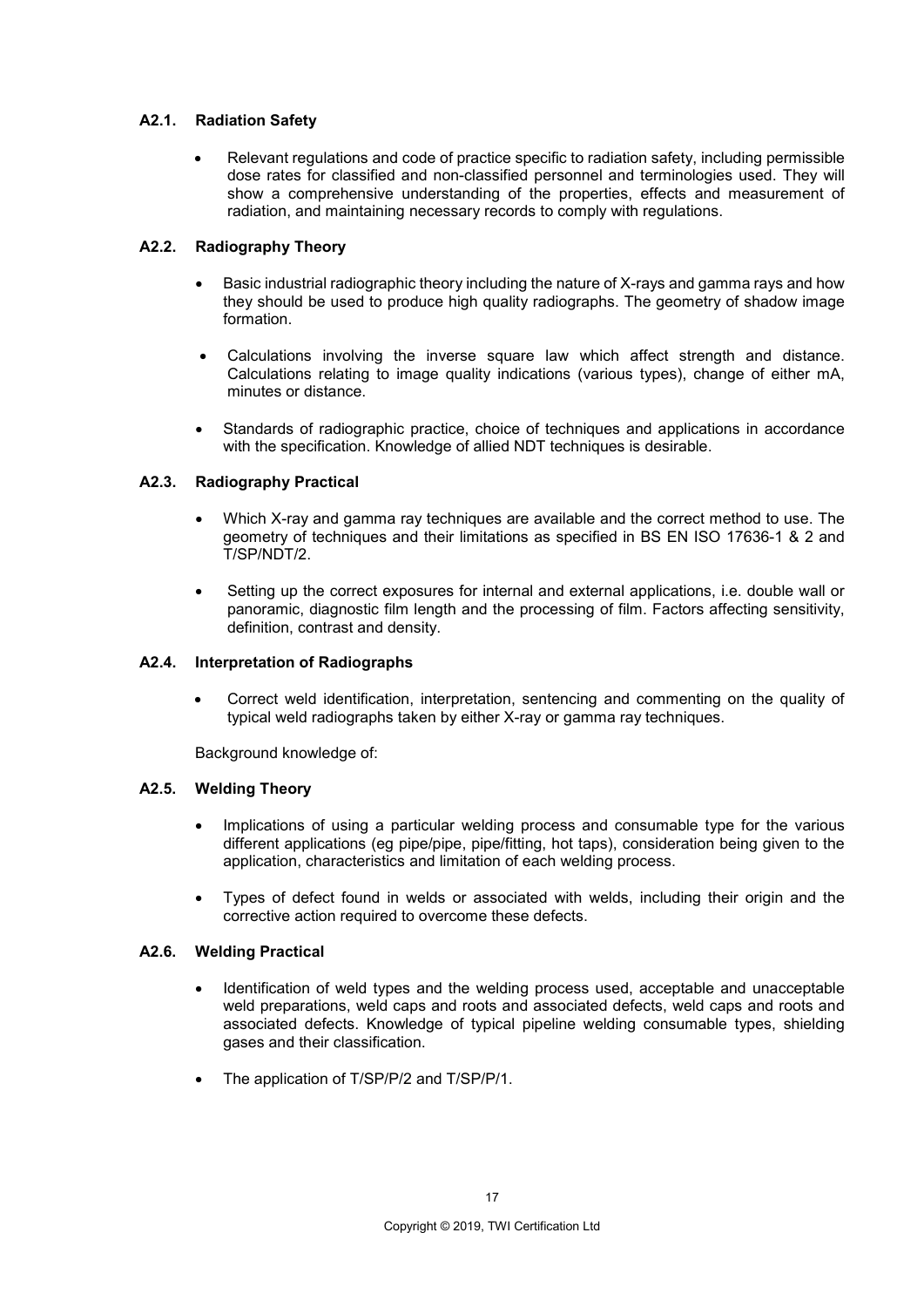## **A2.7. Crack Detection Theory**

• Principles and application of the magnetic particle (MPI) and dye penetrant (DPI) crack detection techniques and methods used on pipelines and associated fabrications

#### **A3. Ultrasonic Operator**

Comprehensive knowledge of:

### **A3.1. Ultrasonic Theory**

- The nature and properties of sound waves and their generation. Beam shape and the measurement of sound intensity of the ultrasonic beam.
- Calculations of skip distances, beam paths, near zones, half angles and Snell's Law.
- Knowledge of the relevant standards and specifications applicable to ultrasonic testing.

#### **A3.2. Ultrasonic Practical**

- Use of international test blocks. Lamination checks on steel plate. Wall thickness checks on steel specimens.
- The correct identification of the angles of unmarked probes. The examination and reporting of three weld specimens of differing weld configuration and /or welding process.

Background knowledge of:

#### **A3.3. Welding Theory**

- Implications of using a particular welding process and consumable type for the various different applications (e.g. pipe/pipe, pipe/fitting, hot taps), consideration being given to the application, characteristics and limitation of each welding process.
- Types of defect found in welds or associated with welds, including their origin and the corrective action required to overcome these defects.

#### **A3.4. Welding Practical**

- Identification of weld types and the welding process used, acceptable and unacceptable weld preparations, weld caps and roots and associated defects, weld caps and roots and associated defects. Demonstrate knowledge of typical pipeline welding consumable types, shielding gases and their classification.
- The application of T/SP/P/2 and T/SP/P/1.
- The application of T/SP/P/9.

#### **A3.5. Interpretation of Radiographs**

• Correct weld identification, interpretation, sentencing and commenting on the quality of typical weld radiographs taken by either X-ray or gamma ray techniques.

#### **A3.6. Crack Detection Theory**

• Principles and application of the magnetic particle (MPI) and liquid penetrant (LPI) crack detection techniques and methods used on pipelines and associated fabrications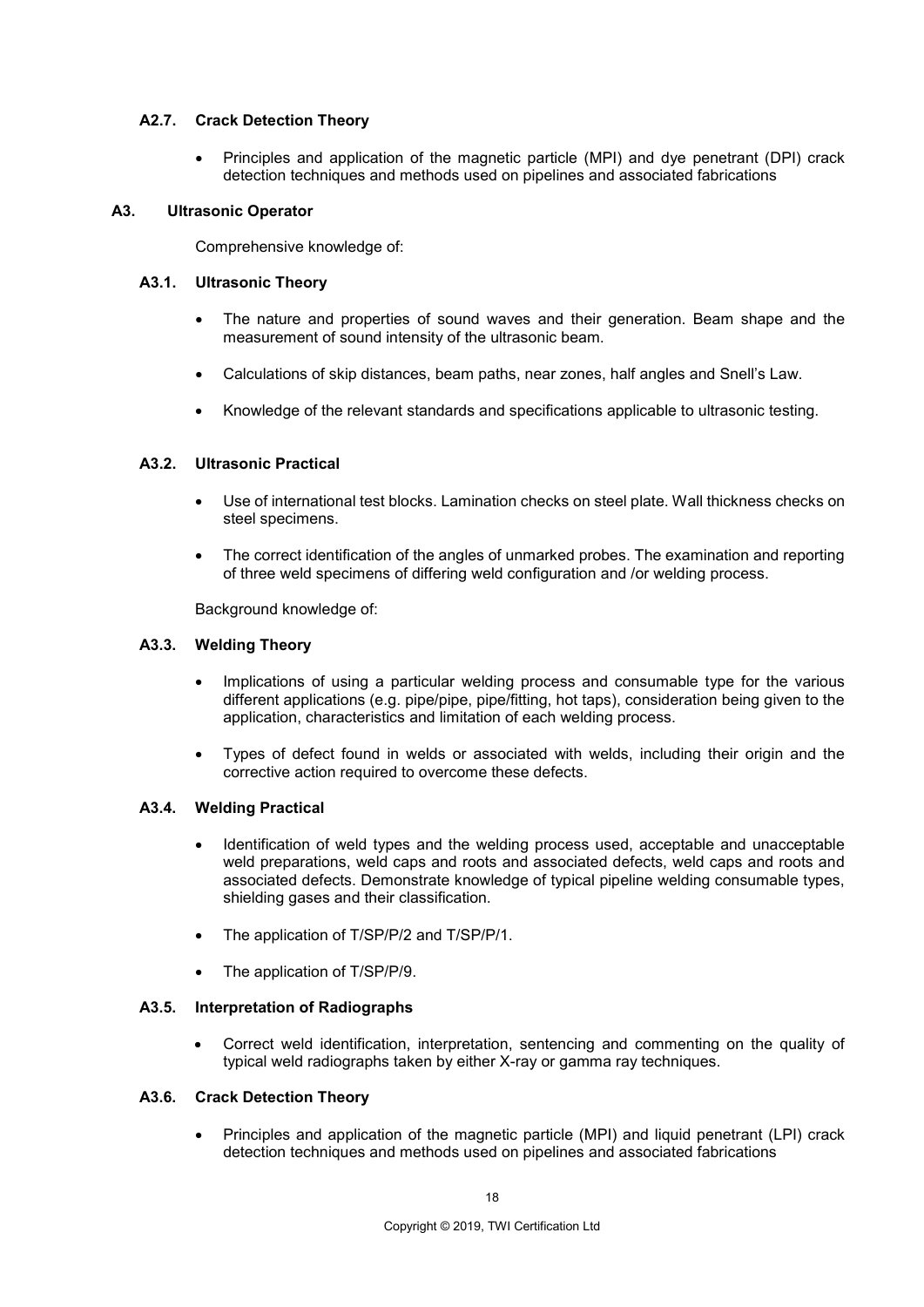#### **A3.7. Crack Detection Practical**

• Examination of various samples with electromagnet and using magnetic particle methods for acceptability of the weld area.

#### **A4. Ultrasonic Inspector Plate**

Comprehensive knowledge of:

#### **A4.1. Ultrasonic Theory**

- The nature and properties of sound waves and their generation. Beam shape and the measurement of sound intensity of the ultrasonic beam.
- Calculations of skip distances, beam paths, near zones, half angles and Snell's Law.

Background knowledge of:

• Knowledge of the relevant standards and specifications applicable to ultrasonic testing.

#### **A4.2. Ultrasonic Practical**

Comprehensive knowledge of:

• Use of international test blocks. Lamination checks on steel plate. Wall thickness checks on steel specimens.

#### **A4.3. Welding Practical**

Background knowledge of:

• The application of T/SP/P/9.

#### **A5. Magnetic Particle Inspector**

Comprehensive knowledge of:

#### **A5.1. Crack Detection Theory**

- The principles and application of the magnetic particle (MPI) and liquid penetrant (LPI) crack detection techniques and methods used on pipelines and associated fabrications.
- The sequence of application, position of defects which can be detected, materials and techniques, soaking times necessary, magnetism, de-magnetism, orientation of magnetic field, strength of inks etc.
- Knowledge of relevant standards and specifications applicable to MPI and LPI.
- Background knowledge of liquid penetrant inspection methods and techniques.

#### **A5.2. Crack Detection Practical**

- Examination of various samples with electromagnet and using magnetic particle methods for acceptability of the weld area.
- Correct identification of manufacturing/in service defects and action to be taken. Reporting and recording of findings.

Background knowledge of: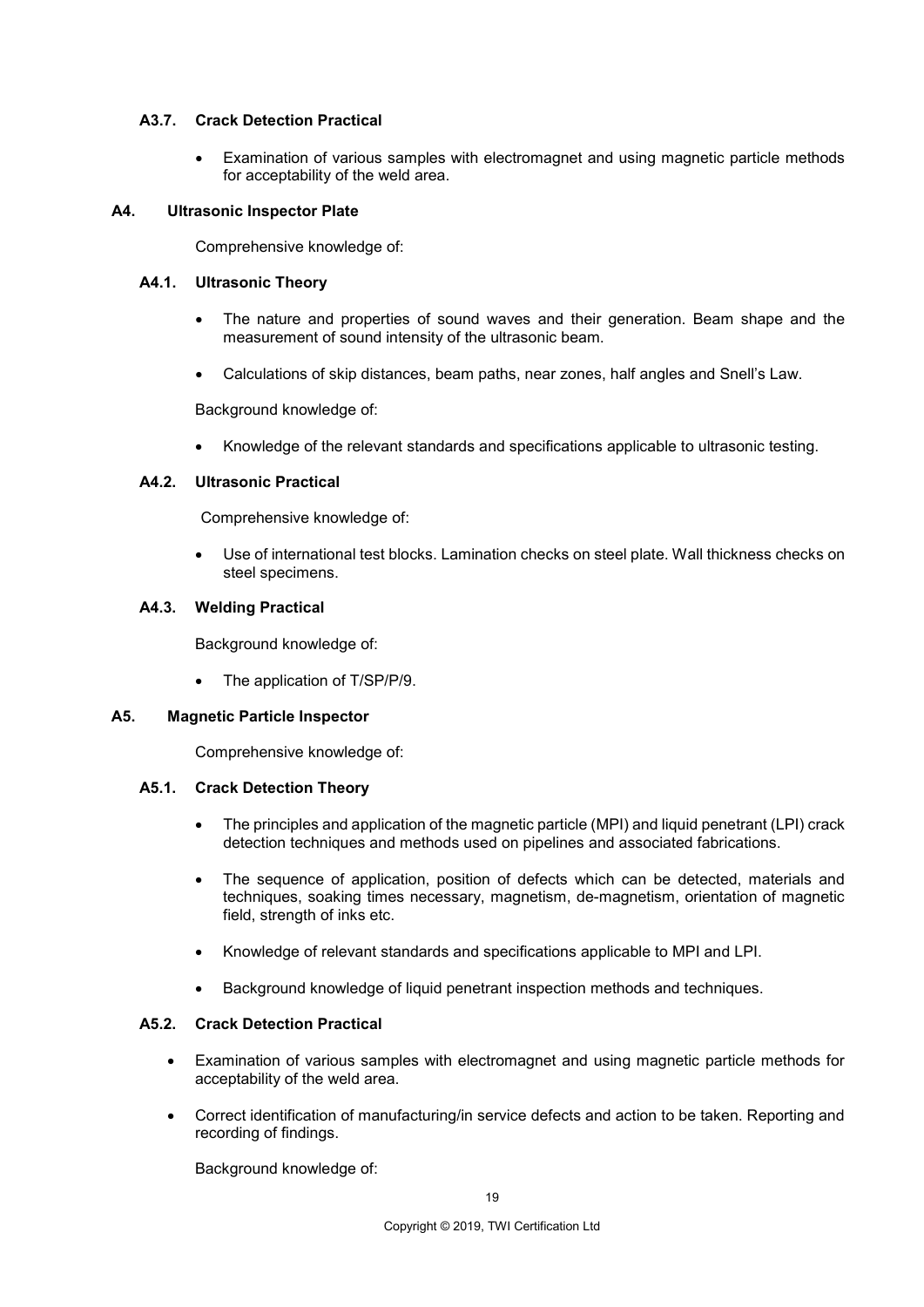## **A5.3. Welding Theory**

- Implications of using a particular welding process and consumable type for the various different applications (eg pipe/pipe, pipe/fitting, hot taps), consideration being given to the application, characteristics and limitation of each welding process.
- Types of defect found in welds or associated with welds, including their origin and the corrective action required to overcome these defects.

### **A5.4. Welding Practical**

- Identification of weld types and the welding process used, acceptable and unacceptable weld preparations, weld caps and roots and associated defects, weld caps and roots and associated defects. Demonstrate a knowledge of typical pipeline welding consumable types, shielding gases and their classification.
- The application of T/SP/P/2 and T/SP/P/1.
- The application of T/SP/P/9.

### **A6. Site Coating Inspector**

Comprehensive knowledge of:

### **A6.1. General theory**

The principal of corrosion and protection by application of coatings systems including surface preparation, effect of environmental conditions and the handling of coated items.

Background knowledge of:

• Environmental considerations regarding the toxicity, handling and disposal of materials associated with coating operations.

### **A6.2. Site Coating**

• Site coating procedures and practices, including knowledge of National Grid specifications T/SP/CW/5, T/SP/CW/6 Parts 1 & 2 and T/SP/CW/9 Parts 1, 2 and 3 as appropriate and relevant inspection techniques.

### **A6.3. Coating Practical**

• Measurement of environmental conditions, surface preparation techniques, use of abrasives, degree of cleanliness and identification of a variety of coating systems including faults.

### **A7. Mill Coating Inspector**

Comprehensive knowledge of;

- Mill coating procedures and practices including:
	- a) Knowledge of National Grid specifications T/SP/CW/2, T/SP/CW/6 Parts 1 & 2 and T/SP/CW/9 Parts 1, 2 & 3 (as appropriate), and relevant inspection techniques with respect to external coating systems.
	- b) Knowledge of National Grid specifications T/SP/CM/1 and T/SP/CM/2 (as appropriate), and relevant inspection techniques with respect to internal coating systems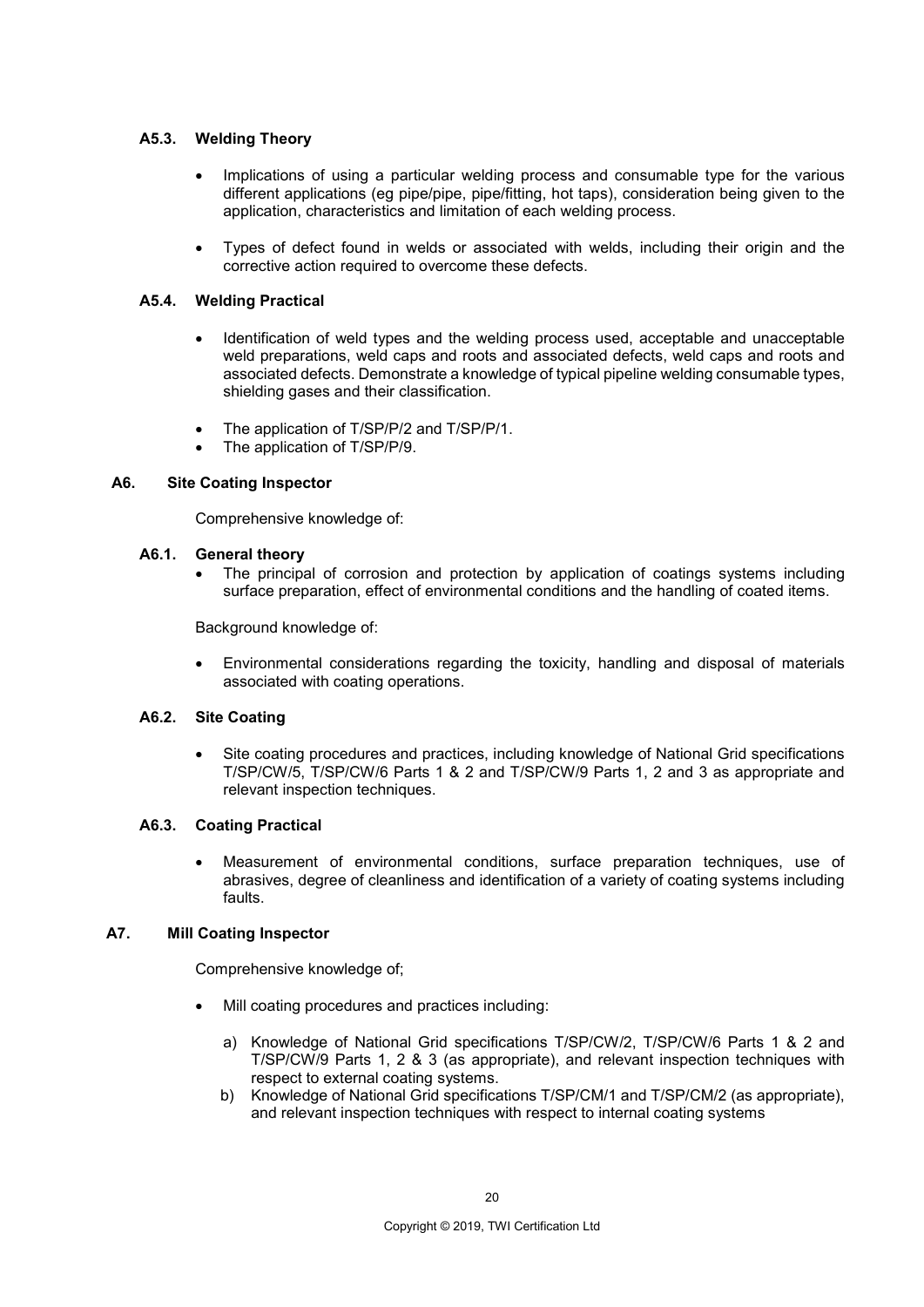### **A8. Blast Cleaning/Preparation Operative Grade 5A**

Comprehensive knowledge of:

### **A8.1. Painting theory**

- General principle of corrosion, the conditions that cause it to occur and the mechanisms by which paint and coating systems prevent corrosion.
- Fully conversant with current H.S.E. legislation and company safety rules relating to painting or coating equipment/operations and relevant environmental considerations.
- The candidate shall be able to correctly interpret current painting and coating specification requirements.

#### **A8.2. Cleaning practical**

• Candidates will be examined with regard to knowledge of rust grading, blast cleaning and hand & power tool cleaning, to provide suitable cleanliness and surface profiles which comply with relevant standards and specifications. Successful candidates shall also be competent in the safe set up and dismantling of all associated equipment.

#### **A9. Painting Operative Grade 5B**

Comprehensive knowledge of:

#### **A9.1. Painting theory**

- General principle of corrosion, the conditions that cause it to occur and the mechanisms by which paint and coating systems prevent corrosion.
- Fully conversant with current H.S.E. legislation and company safety rules relating to painting or coating equipment/operations and relevant environmental considerations.
- The candidate shall be able to correctly interpret current painting and coating specification requirements

#### **A9.2. Painting practical**

- Mixing and application of different one and two coat paint/coating systems to relevant specifications.
- Assembling, checking, using and safely cleaning the various types of equipment used for paint/coating application.
- Recognising common paint faults and knowledge of methods to eradicate the root cause of such faults will be tested. An ability to observe good housekeeping practices at all times is required.

#### **A10. Painting Supervisor Grade 4**

Comprehensive knowledge of:

## **A10.1. Painting theory**

• Fully conversant with current environmental considerations regarding the toxicity, handling and disposal of materials associated with the preparation and painting operations.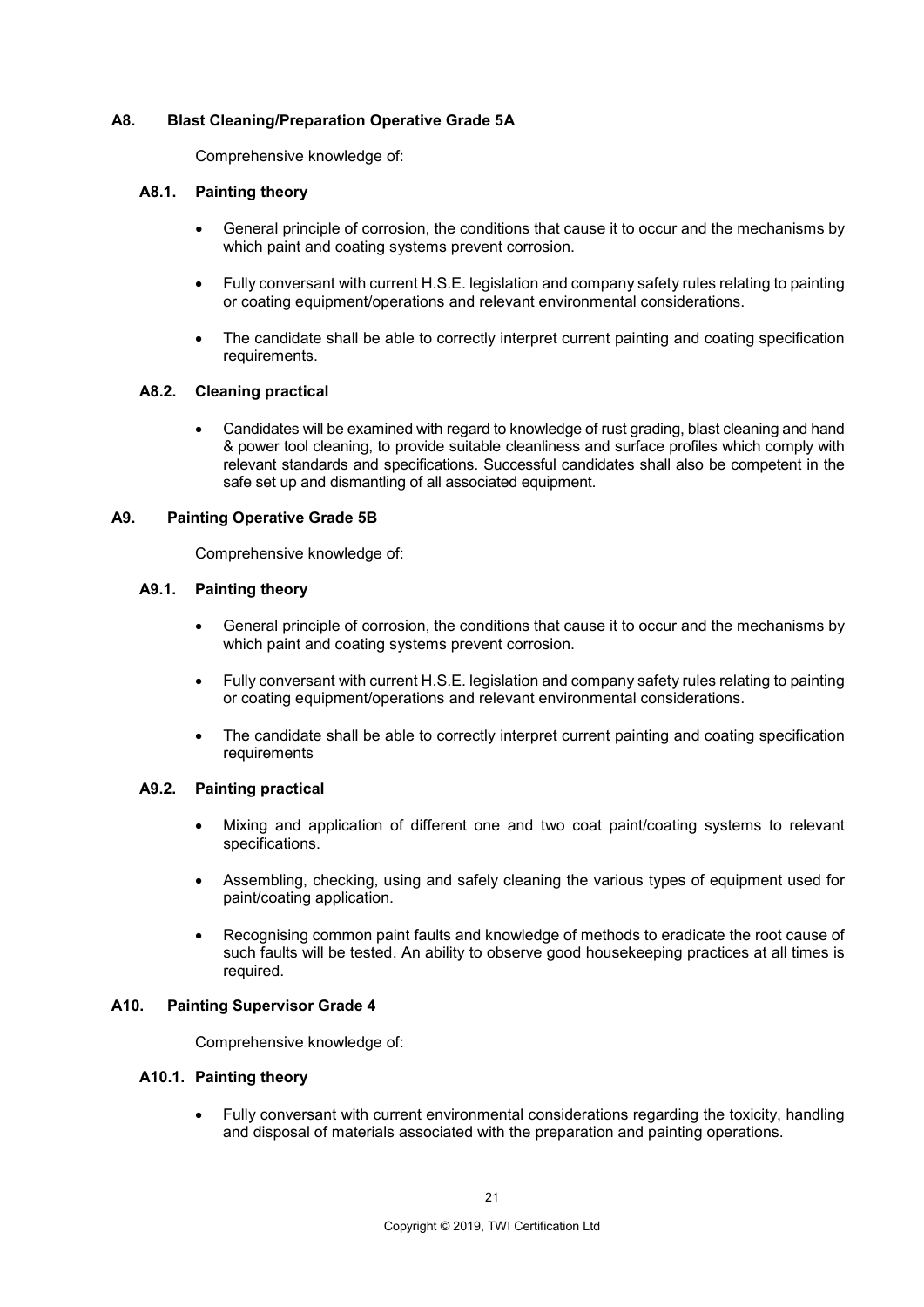- General principles of corrosion, the conditions that cause it to occur and the mechanisms by which paint and coating systems prevent corrosion.
- Good working knowledge of current H.S.E. and QA/QC legislation and be fully conversant with good working practices and environmental considerations.
- Demonstrate good management, organisational and administrative skills, and should be aware of and be able to correctly interpret, current painting and coating specification requirement.

#### **A10.2. Painting practical**

- Surface preparation and cleanliness, the measurement of environmental conditions, surface profiles, and paint film thickness. Paint systems and faults and methods used to test the properties of new and existing paints and painted pipe work.
- Overseeing the correct mixing of two pack paint products, correct assembly and use of equipment and the correct application and inspection of paint systems.
- Various types of surface contamination including how they are identified and removed taking into account environmental considerations.
- Knowledge of rust grading, blast cleaning and hand and power tool cleaning, to provide suitable cleanliness and surface profiles which comply with relevant standards and specifications. Successful candidates shall also be competent in the safe set up and dismantling of all associated equipment.
- Safe handling and movement of materials being prepared for painting or coating, and a sound knowledge of good housekeeping practices.

#### **A11. Painting Inspector Grade 2**

Comprehensive knowledge of:

#### **A11.1. Painting theory**

- Fully conversant with current environmental considerations regarding the toxicity, handling and disposal of materials associated with the preparation and painting operations.
- General principles of corrosion, the conditions that cause it to occur and the mechanisms by which paint and coating systems prevent corrosion.
- Examination and inspection methods necessary to verify compliance with the requirements of T/SP/PA/9 and T/SP/PA/10.

#### **A11.2. Painting practical**

- Surface preparation and cleanliness, the measurement of environmental conditions, surface profiles, and paint film thickness. Paint systems and faults and methods used to test the properties of new and existing paints and painted pipe work.
- Various types of surface contamination including how they are identified and removed taking into account environmental considerations.
- Knowledge of rust grading, blast cleaning and hand and power tool cleaning, to provide suitable cleanliness and surface profiles which comply with relevant standards and specifications. Successful candidates shall also be competent in the safe set up and dismantling of all associated equipment.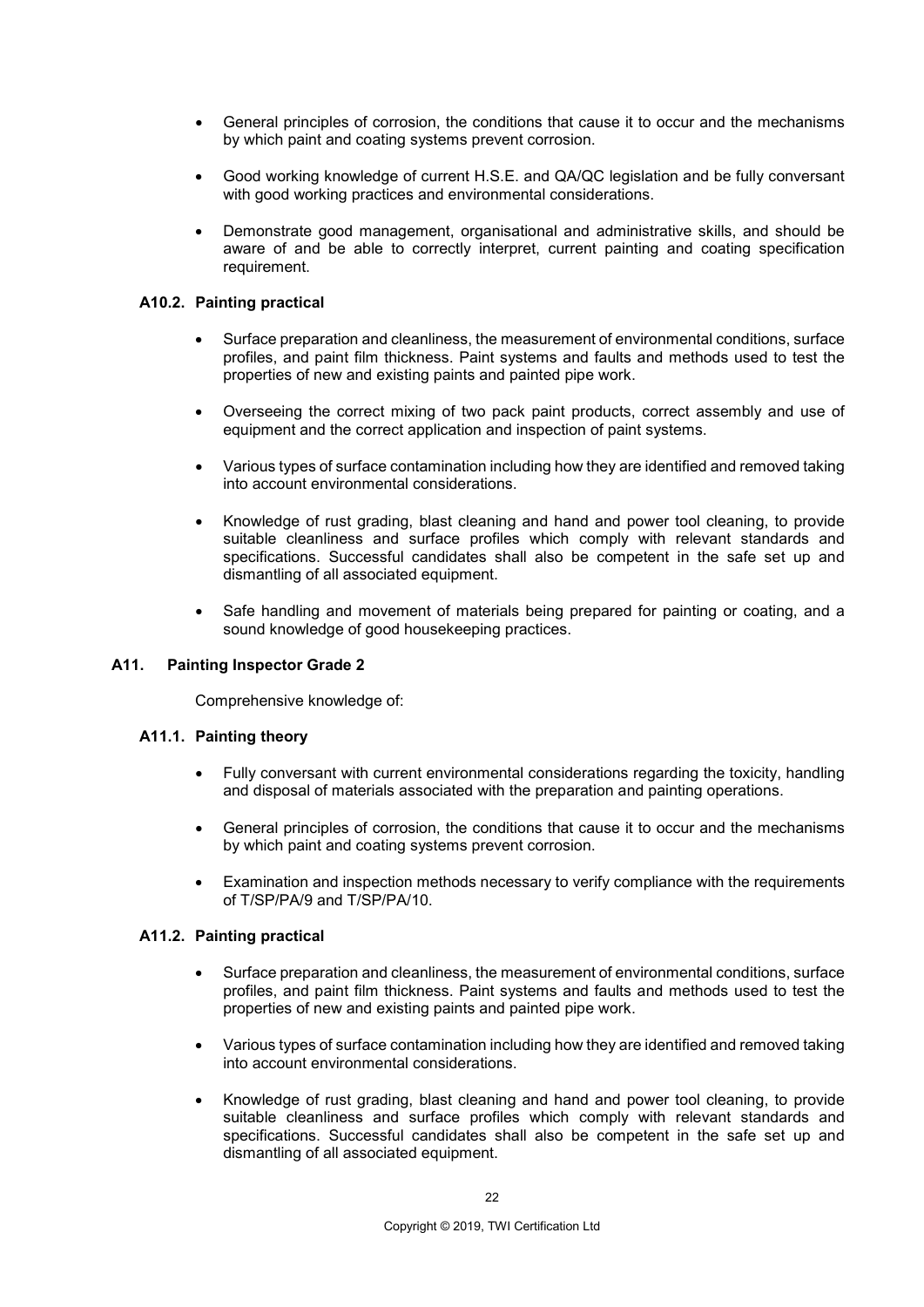• Safe handling and movement of materials being prepared for painting or coating, and a sound knowledge of good housekeeping practices.

#### **A12. Paint Inspector Grade 1**

Comprehensive knowledge of:

#### **A12.1. Painting theory**

- Systems and procedures used both onshore and offshore and of the current relevant specifications.
- Fully conversant with current environmental considerations regarding the toxicity, handling and disposal of materials associated with the preparation and painting operations.
- General principles of corrosion, the conditions that cause it to occur and the mechanisms by which paint and coating systems prevent corrosion.
- Examination and inspection methods necessary to verify compliance with the requirements of T/SP/PA/9 and T/SP/PA/10.

#### **A12.2. Painting practical**

- Surface preparation and cleanliness, the measurement of environmental conditions, surface profiles, and paint film thickness. Paint systems and faults and methods used to test the properties of new and existing paints and painted pipe work.
- Various types of surface contamination including how they are identified and removed taking into account environmental considerations.
- Knowledge of rust grading, blast cleaning and hand and power tool cleaning, to provide suitable cleanliness and surface profiles which comply with relevant standards and specifications. Successful candidates shall also be competent in the safe set up and dismantling of all associated equipment.
- Safe handling and movement of materials being prepared for painting or coating, and a sound knowledge of good housekeeping practices.

#### **A12. Agricultural/Environmental Inspector**

#### **A12.1.** *Combined theory and practical examination*

Working knowledge of the Control of Pesticides Regulations and COSHH.

Animal and crop husbandry.

Animal and plant diseases, including notifiable diseases.

Practical exercise: Calculate areas of land and demonstrate use of scale rule in the written paper.

Land drainage principles and design.

Mole drainage, suitability of soils for this treatment.

Subsoil compaction and the equipment to remedy same.

Standard farm cultivations.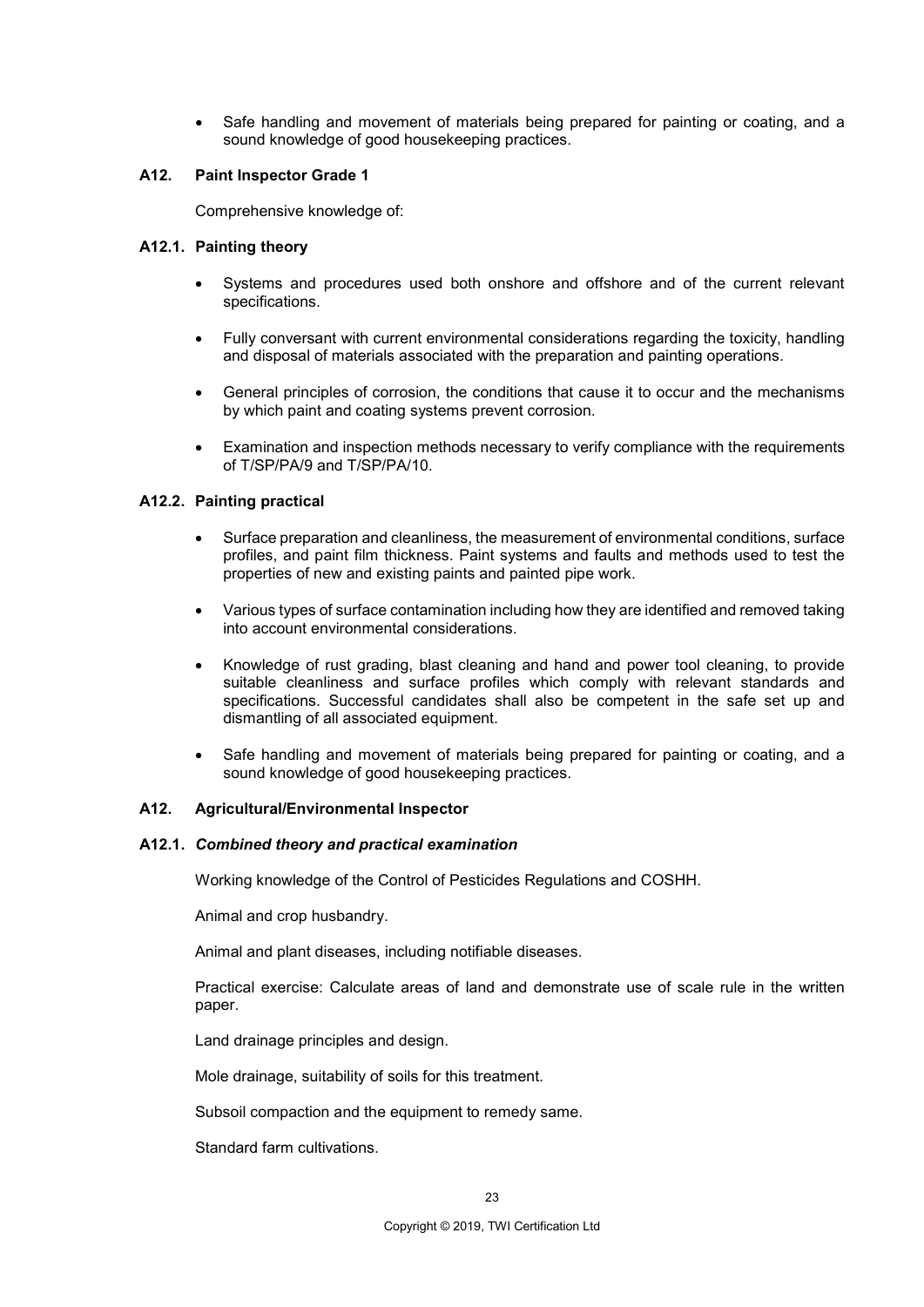Agricultural land management.

Hill gripping.

Pipeline right of way clearance and fencing.

Topsoil stripping and storage.

Trenching/land drain recording.

Backfill.

Subsoil 'ripping' and regrading.

Topsoil reinstatement.

Ditch reinstatement and revetment.

Permanent fencing and hedge re-planting.

Animal, crops husbandry and land management requirements.

Hedge removal I.A.W Hedgerow Regulations.

Reinstatement and Revetment of Watercourses.

Wildlife Protection and removal I.A.W: - UK & EU Legislation.

Organic Production, both arable and animal.

Diversification and various environmental schemes e.g. Countryside Stewardship, Community Forest Programme etc.

Tree felling, tree preservation (TPO), conservation areas and environmental considerations.

Familiarisation with Safe Working Practices.

Causes and Remedies for Compaction.

## **A13. References**

This document makes reference to the standards and specifications listed below. Unless otherwise specified the latest editions of these documents, including all addenda and revisions, shall apply.

#### **A13.1 British Standards**

| <b>BS EN ISO 17636-1</b> | Non Destructive Testing of welds – Radiographic testing Part 1: X-and<br>$gamma - ray$ techniques with film              |
|--------------------------|--------------------------------------------------------------------------------------------------------------------------|
| <b>BS EN ISO 17636-2</b> | Non Destructive Testing of welds – Radiographic testing Part 2: X - and<br>gamma – ray techniques with digital detectors |

#### **A13.2 National Grid Engineering Specifications**

| T/SP/CM/1 | Internal coating operations for steel line pipe and fittings. |
|-----------|---------------------------------------------------------------|
| T/SP/CM/2 | Internal coating materials for steel line pipe & fittings.    |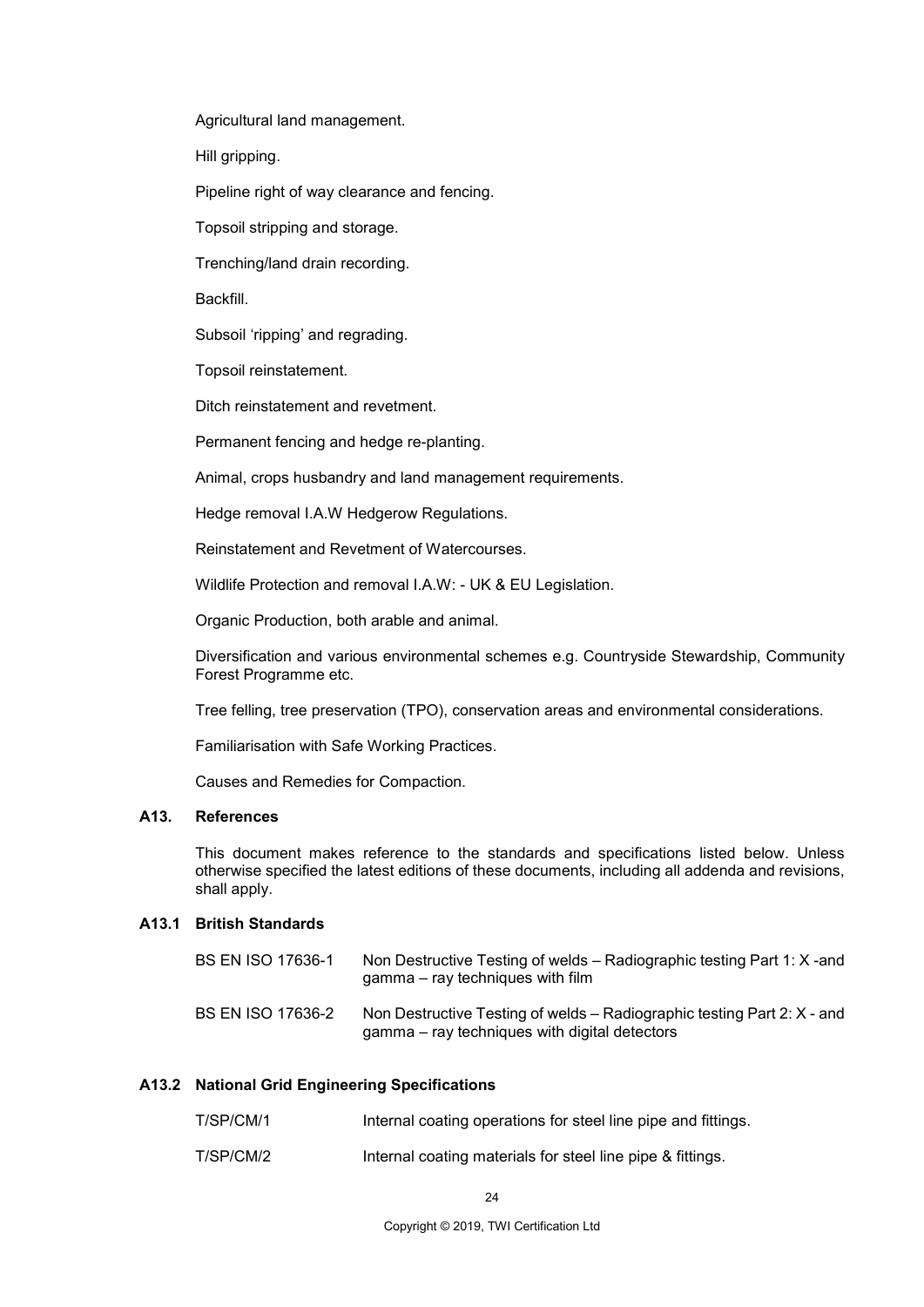| T/SP/CW/2         | Performance tests for the supply of cold applied wrapping tapes and<br>tape systems.                                                                                           |
|-------------------|--------------------------------------------------------------------------------------------------------------------------------------------------------------------------------|
| T/SP/CW/5         | Field applied external pipework coatings for buried pipe work and tape<br>systems.                                                                                             |
| T/SP/CW/6: Part 1 | External protection of steel line pipe and fittings using fusion bonded<br>epoxy and other coating systems: Part 1 - Requirements for coating<br>materials and method of test. |
| T/SP/CW/6: Part 2 | External protection of steel line pipe and fittings using fusion bonded<br>epoxy and other coating systems: Part 2 - Factory applied coatings.                                 |
| T/SP/CW/9: Part 1 | Concrete coating of pipes: Part 1 – Negative buoyancy coatings.                                                                                                                |
| T/SP/CW/9: Part 2 | Concrete coating of pipes: Part 2 - Security coatings.                                                                                                                         |
| T/SP/CW/9: Part 3 | Concrete coating of pipes: Part 3 - Thrust boring coatings.                                                                                                                    |
| T/SP/NDT/2        | Non-destructive testing of welded joints on construction and fabrication<br>projects.                                                                                          |
| T/SP/PA/9         | Paint Systems. Properties and performance requirements.                                                                                                                        |
| <b>T/SP/PA/10</b> | New and maintenance painting at works and site for above ground<br>pipeline and plant installations.                                                                           |
| T/SP/P/2          | Welding of steel land pipelines designed to operate at pressures<br>greater than 7 bar (Supplementary to BS 4515-1:2009).                                                      |
| T/SP/P/8          | Welding of steel onshore natural gas installations designed to operate<br>at pressures greater than 7 bar.                                                                     |
| T/SP/P/1          | Welding of steel pipe designed to operate at pressures not greater than<br>7 bar.                                                                                              |
| T/SP/P/9          | to pipelines<br>Welding<br>of<br>fittings<br>operating<br>under<br>pressure<br>(Supplementary to BS 6990).                                                                     |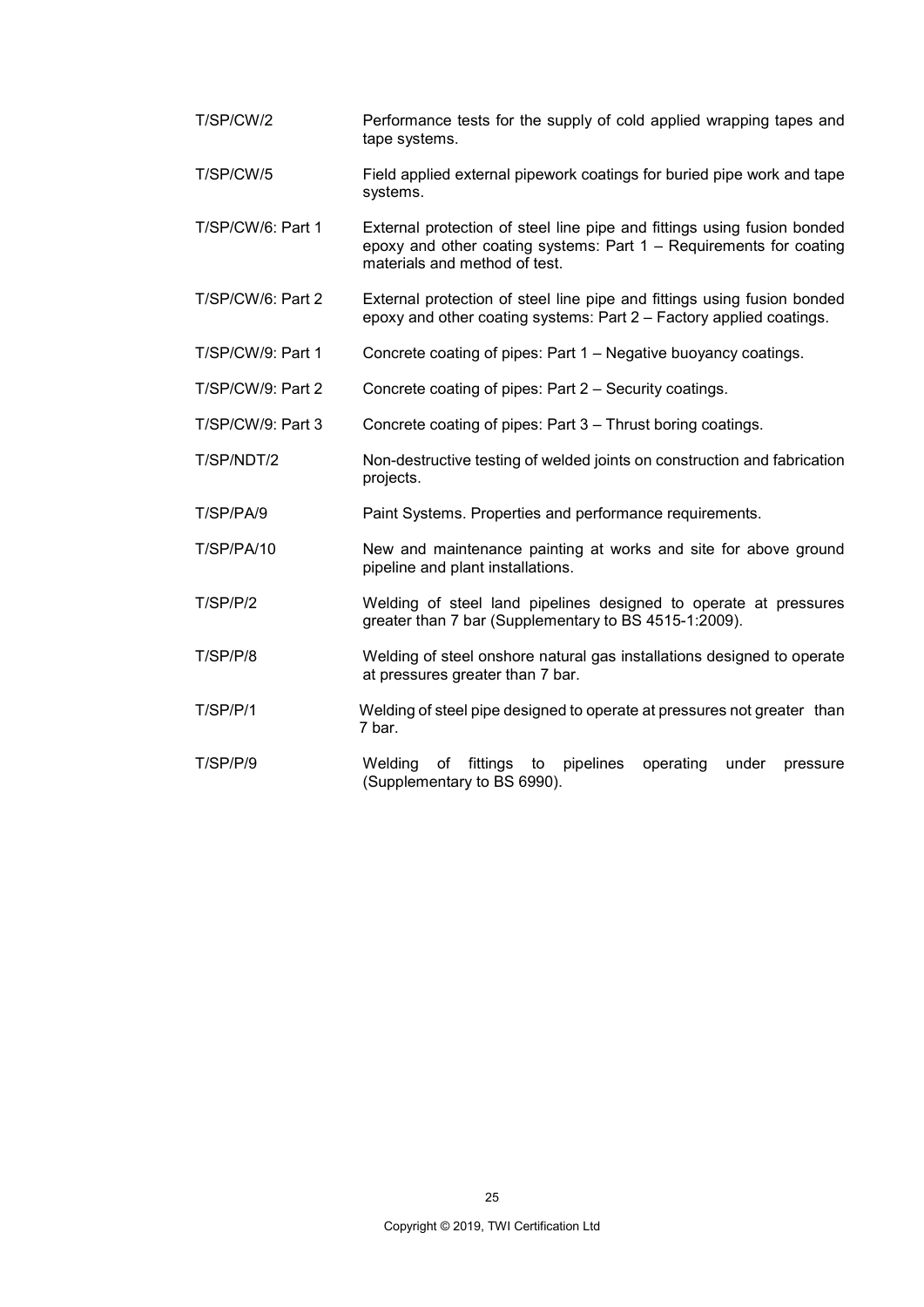#### **APPENDIX B**

#### **RECOMMENDED READING**

#### **B.1 GENERAL**

The publications listed in B.2-8, while not referred to in the main body of this document, are considered a relevant and useful source of reference information for examination candidates. They are listed under their separate headings for convenience.

#### **B.2 WELDING**

#### **B.2.1 British Standards**

| <b>BS EN ISO 6892-1</b> | Metallic materials. Tensile testing. Method of testing at<br>ambient temperature                                             |
|-------------------------|------------------------------------------------------------------------------------------------------------------------------|
| <b>BS 499 Part 1</b>    | Welding terms and symbols.                                                                                                   |
| <b>BS EN ISO 2560</b>   | Welding consumables - Covered electrodes for the manual arc<br>welding of non alloy and fine grain steels - Classification.  |
| BS 4515-1               | Specification for welding of steel pipelines on land and<br>offshore. Part 1: Carbon and carbon manganese steel<br>pipelines |

Other relevant standards relating to arc welding, power sources, equipment and accessories are available from BSI for reference

#### **A.2.2 National Grid Engineering Standards**

- T/SP/P/1 Welding of steel pipe designed to operate at pressures not greater than 7 bar **T/SP/P/2** Welding of steel land pipelines designed to operate at pressures greater than 7 bar (Supplementary to BS 4515-1: 2009) T/SP/P/8 Welding of steel onshore natural gas installations designed to operate at pressures greater than 7 bar. T/SP/P/9 Welding of fittings to pipelines operating under pressure (Supplementary to BS 6990). T/PM/P/11 Management procedure for inspection, assessment and repair of damaged (non-leaking) steel pipelines above 150mm nominal diameter and designed to operate at pressures greater than 2 bar.
- T/PM/P/20 Management procedure for inspection, assessment and repair of damaged (non-leaking) steel pipelines up to 150mm nominal diameter designed to operate at pressures greater than 2 bar.

#### **B.2.3 American Petroleum Institute publications**

- API 5L Specification for line pipe.
- API 1104 Standard for welding pipelines and related facilities.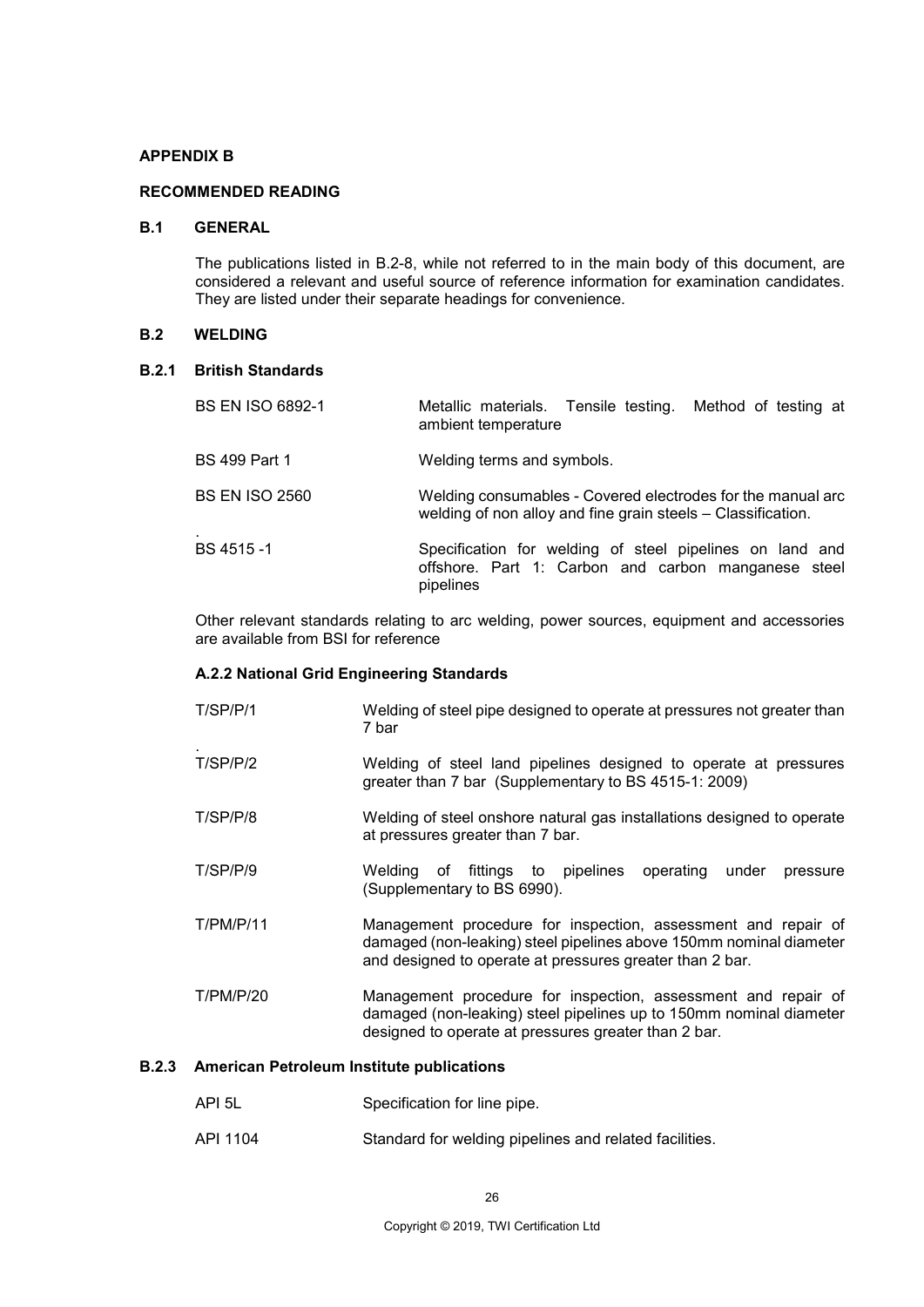#### **B.2.4 American Society for Testing and Materials publications**

ASTM E23 Notched bar impact testing of metallic materials.

#### **B.3 RADIOGRAPHY**

#### **B.3.1 British Standards**

|                            | BS EN ISO 17636 Parts 1 & 2 Non-destructive examination of welds - Radiographic testing<br>Part 1: X - and Gamma ray techniques with film<br>Part 2: X - and Gamma ray techniques with digital detectors |
|----------------------------|----------------------------------------------------------------------------------------------------------------------------------------------------------------------------------------------------------|
| <b>BS EN 25580</b>         | Minimum requirements for industrial radiographic illuminators<br>for non-destructive testing.                                                                                                            |
| <b>BS EN ISO 19232 - 1</b> | Non-destructive testing – Image quality of radiographs Part 1:<br>Determination of the image quality value using wire -type<br>image quality indicators (ISO 19232-1: 2013)                              |
| BS EN ISO 19232-3          | Non-destructive testing – Image quality of radiographs Part 3:<br>Image quality classes (ISO 19232-3: 2013)                                                                                              |

#### **B.3.2 General publications**

An introduction to industrial radiology - J C Rockley – Butterworth

The physics of industrial radiography - R Halmshaw – Heywood

Industrial radiography - Kodak Limited, London

Industrial radiography - Agfa-Gevaert, Brentford

Radiation Safety for site radiography - H M Factory Inspectorate - Kluwer-Harrap Handbooks, London

EITB Training elements for industrial site radiographers

### **B.4 ULTRASONICS**

## **B.4.1 British Standards**

| <b>BS EN ISO 2400</b> | Non-destructive testing – Ultrasonic testing – Specification for<br>Calibration block No 1.            |
|-----------------------|--------------------------------------------------------------------------------------------------------|
| <b>BS EN ISO 7963</b> | Specification for Calibration block No 2 for ultrasonic<br>examination of welds                        |
| <b>BS EN ISO 5577</b> | Non-destructive testing. Ultrasonic testing. Vocabulary                                                |
| <b>BS EN 17640</b>    | NDT Testing of welds. Ultrasonic testing, Techniques, testing<br>levels and assessment.                |
| <b>BS EN 10160</b>    | Ultrasonic testing of steel flat product of thickness equal or<br>greater than 6mm (Reflection Method) |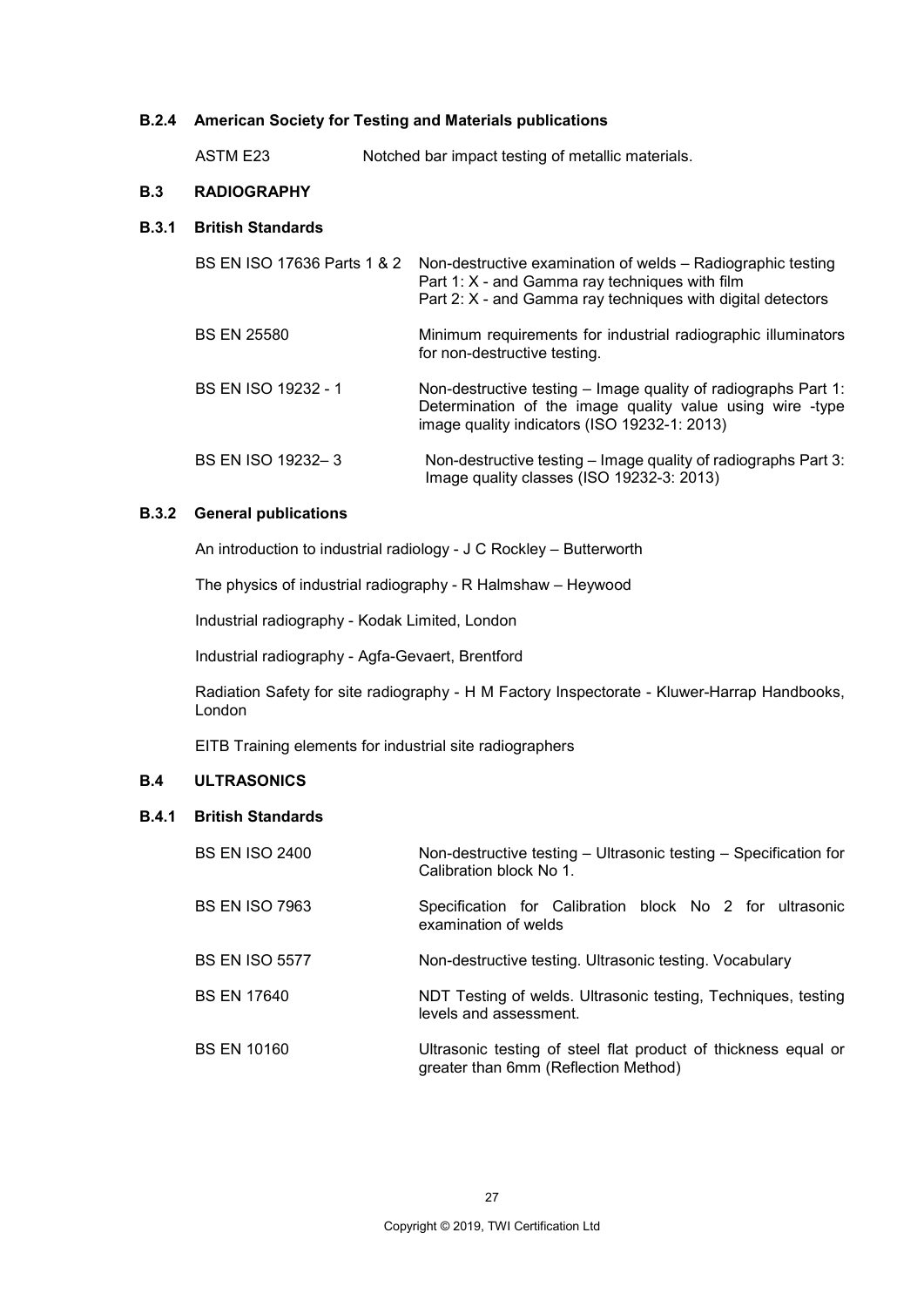#### **B.4.3 General publications**

Non destructive testing handbook - edited by Robert C McMaster - The Ronald Press Co., New York

Ultrasonic flaw detection for technicians – Drury

Ultrasonic flaw detection in metals - Banks, Oldfield, Rawding - Iliffe Books Ltd.. London

Ultrasonic testing of materials - J & J Krautkramer - George Allen & Unwin Ltd., London

## **B.5 MAGNETIC PARTICLE AND DYE PENETRANT**

#### **B.5.1 British Standards**

| <b>BS EN 9934-1</b>     | Non-destructive testing of welds Magnetic Particle testing: Part<br>1: General principles        |
|-------------------------|--------------------------------------------------------------------------------------------------|
| <b>BS EN 9934-2</b>     | Non-destructive testing - Magnetic Particle testing Part 2<br>Detection media                    |
| <b>BS EN 9934-3</b>     | Non-destructive testing – Magnetic Particle testing Part 3:<br>Equipment                         |
| <b>BS EN ISO 17638</b>  | Non-destructive testing of welds – Magnetic particle testing.                                    |
| <b>BS EN ISO 23278</b>  | Non-destructive testing of welds - Magnetic particle testing -<br>Acceptance levels.             |
| <b>BS EN ISO 3452-1</b> | Non-destructive testing - Penetrant testing. Part 1:General<br>principles.                       |
| <b>BS EN ISO 3059</b>   | Non-destructive testing- Penetrant testing and Magnetic<br>Particle testing - Viewing conditions |

## **B.6 COATINGS (AND BACKFILL)**

#### **B.6.1 National Grid Engineering Standards**

| T/SP/CW/2 | Specification for Performance tests for the supply of cold<br>applied wrapping tapes and tape systems. |
|-----------|--------------------------------------------------------------------------------------------------------|
| T/SP/CW/5 | Specification for field applied external coatings for buried<br>pipework and systems                   |